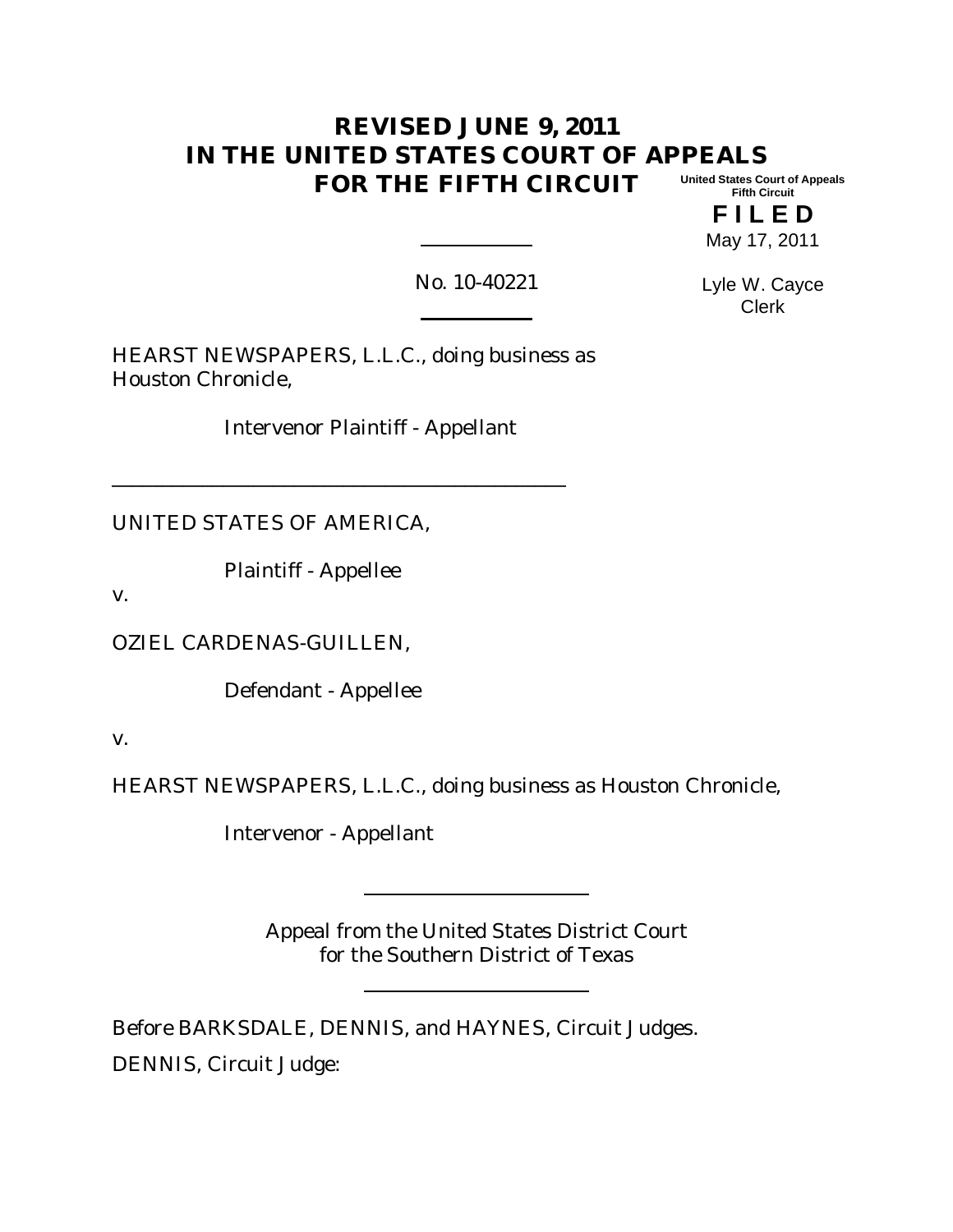This case involves a district court's order to close the sentencing proceeding of a drug cartel leader without first giving the press and public notice and an opportunity to be heard regarding the decision to close the hearing. We conclude that the press and public have a First Amendment right of access to sentencing hearings, and that the district court should have given the press and public notice and an opportunity to be heard before closing the sentencing proceeding in this case.

# **BACKGROUND**

Oziel Cardenas-Guillen, the former leader of the Gulf Cartel, a notorious Mexican drug cartel, was arrested in Mexico in 2003. At the time, according to the government, Cardenas-Guillen was considered "one of the most wanted, feared, and violent drug traffickers in the world," and was "widely believed to be partly responsible for the ongoing drug trafficking wars and 'bloodbaths' along the Mexican border, resulting in the deaths of approximately 2000 persons." Even while incarcerated in Mexico, he "reportedly continued to coordinate the activities of his organization from jail."

In 2007, the United States took custody of Cardenas-Guillen. He was charged, inter alia, with involvement in conspiracies to distribute large quantities of marijuana and cocaine, violating the continuing-criminal-enterprise statute, 21 U.S.C. § 848 (also known as the "drug kingpin statute"), and threatening federal officers. The case was assigned to a district court in the Brownsville Division of the Southern District of Texas.

The government moved to transfer the venue for the criminal trial from Brownsville, Texas, to another location. Among other reasons, the government cited concerns about being able to ensure the security of personnel and civilians, due to the proximity of Brownsville to the Mexican border. The government enclosed a letter from the United States Marshals Service explaining that Houston would be the best venue for holding the trial. Cardenas-Guillen did not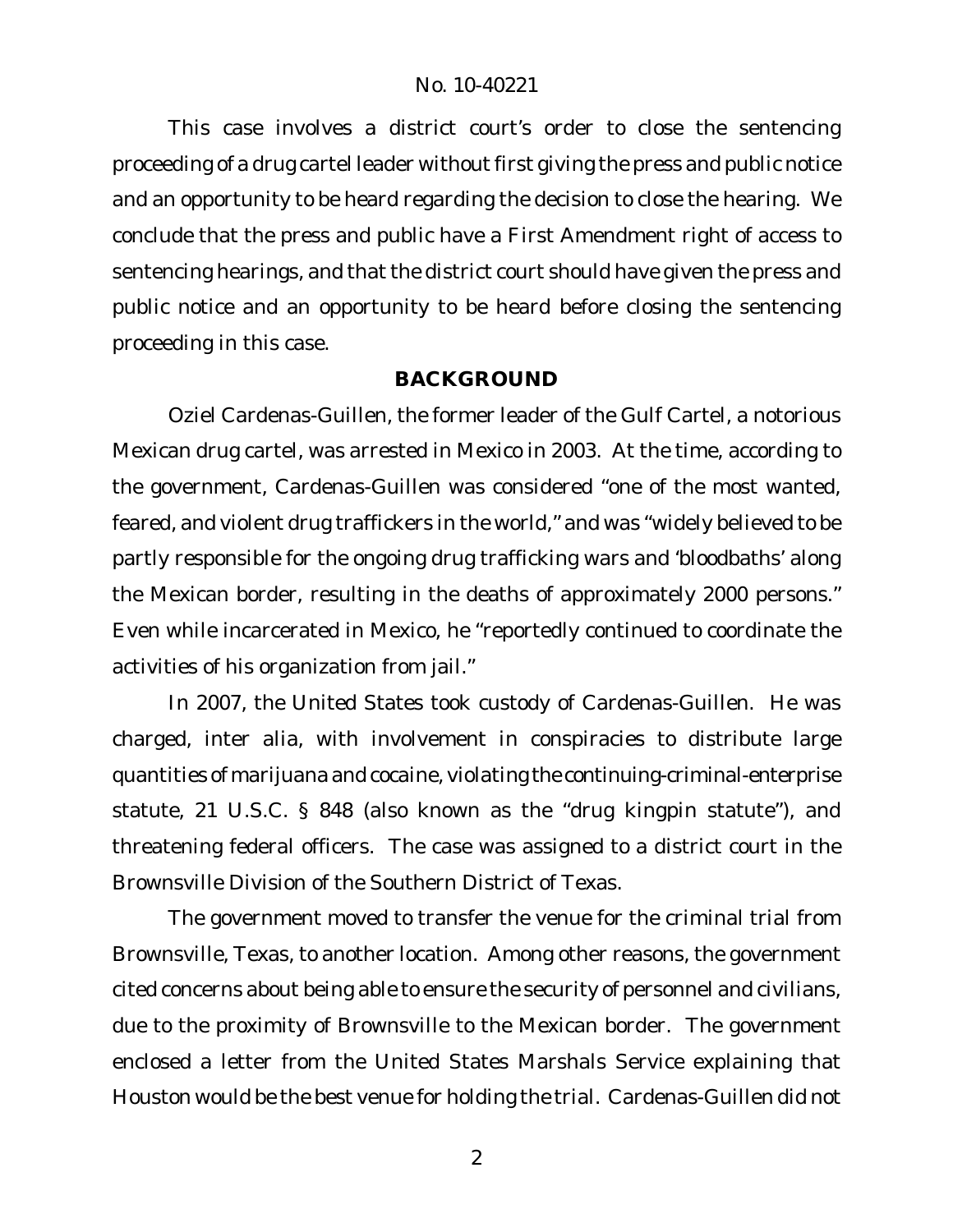oppose the motion, and the district court granted the transfer motion, directing that the case be transferred to Houston. The case proceeded slowly, with almost all of the filings being made under seal. Hearst Newspapers, L.L.C., doing business as the Houston Chronicle (hereinafter "the Chronicle"), alleges that many of the filings were sealed without following proper procedures.

On October 30, 2009, the Chronicle sent a letter to the district court, making several requests. With regard to any future proceedings, the Chronicle requested that the district court give notice and an opportunity to be heard before closing such proceedings, and, if the court decided to close a proceeding, to narrowly tailor such a closure and support its decision with on-the-record findings. The Chronicle also requested that the court unseal any sealed documents or make on-the-record findings regarding why those documents remained under seal, and narrowly tailor any sealing. In response, the district court ordered the parties to explain why previously sealed documents should remain under seal. The parties conceded that some documents did not need to remain sealed, but argued that others should remain under seal until the conclusion of the case.

On February 9, 2010, the Chronicle moved to intervene and requested that any uncontested documents be unsealed immediately, that the docket be updated to provide some indication of documents that had been sealed, that the government's sealed memoranda be unsealed at least in redacted form so that the Chronicle could respond, and that the court narrowly tailor any sealing through redaction and enter specific findings as to documents that remained under seal. The Chronicle attached to the motion its letter of October 30, 2009. At some point, Cardenas-Guillen agreed to plead guilty to the charges against him, but this fact was not made public. On February 18, 2010, the government moved to close his sentencing hearing for reasons of public safety, and also moved to deprive the public of notice that the hearing was taking place. The

<sup>3</sup>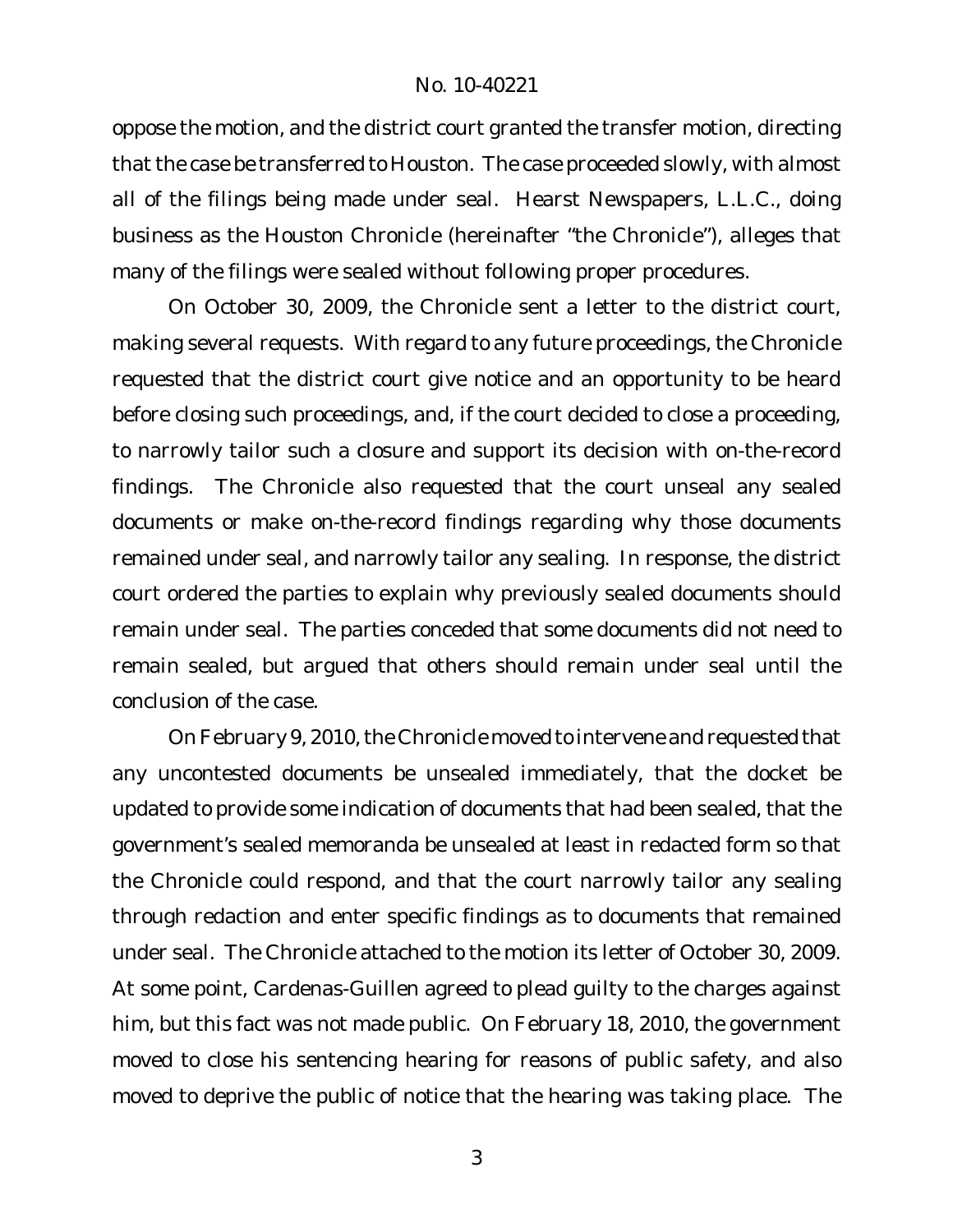government attached to the motion the supporting affidavit of George Hephner, the Supervisory Deputy United States Marshal for the Houston Division Operations Section. The next day, without additional proceedings, the district court granted the motion in a sealed order. The order expressly stated that it would not be unsealed until after the sentencing hearing took place. The district court also sealed the government's motion.

The court scheduled the sentencing for February 25, 2010. A local television station received word that the trial of Cardenas-Guillen would occur on that date and inquired of the court as to whether that information was correct. After consulting with the United States Marshals Service, the district court covertly rescheduled the sentencing hearing for February 24, 2010.

During the sentencing hearing on that day, a Chronicle reporter discovered a closed courtroom where the proceeding was being held and attempted to gain access. An attorney for the Chronicle joined the reporter and filed a handwritten motion requesting the district court to open the sentencing hearing and to give the Chronicle an opportunity to be heard before the closed hearing was completed. The district court was aware of the Chronicle's efforts to access the proceedings and stated during the hearing that "in spite of all the efforts to ensure that this hearing not be noticed by the media, I am told that there is a reporter from the Houston Chronicle who is, as I speak, drafting a motion regarding his request to be heard — or to be present during the — the hearing." The district court declined to decide the motion at that time, and instead continued with the closed sentencing proceeding. Although the proceeding was sealed, the primary case agents and victims, as well as Cardenas-Guillen's wife and daughter, were permitted to be present. Later that same day, after the sentencing proceeding had been completed, the district court denied the Chronicle's motion as moot.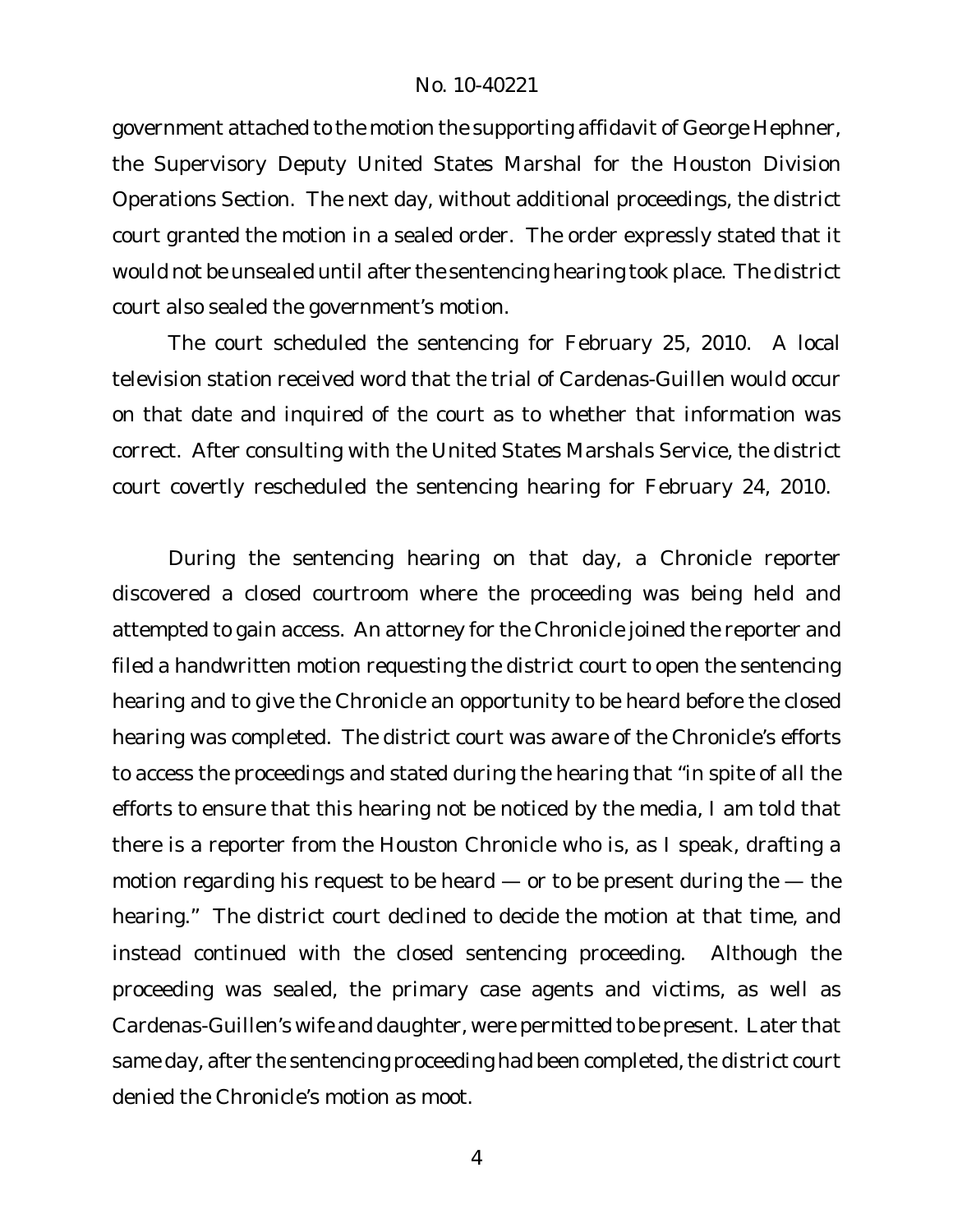At the sentencing, the district court accepted Cardenas-Guillen's guilty pleas and the plea agreement between him and the government. The court then sentenced Cardenas-Guillen, in accord with the plea agreement, to (1) 25 years on one count of conspiracy to possess with intent to distribute both cocaine and marijuana, in violation of 21 U.S.C. §§ 846, 841(a)(1), and 841(b)(1)(A); (2) 5 years each on three counts of threatening to assault and murder federal agents, in violation of 18 U.S.C. §§ 115 and 2; and (3) 20 years on a fifth count for conspiracy to launder monetary instruments, in violation of 18 U.S.C. § 1956(a)(1)(A)(i),(a)(2)(A), and (h). The district court ordered that all the sentences would run concurrently. The district court also ordered that Cardenas-Guillen serve supervised release terms of 5 years on the count of conspiracy to possess with intent to distribute both cocaine and marijuana, and 3 years as to each of the other four counts, all to run concurrently. Finally, the district court ordered Cardenas-Guillen to pay a fine of \$100,000 and special assessments totaling \$500, and entered a preliminary order of forfeiture of \$50 million. The district court also indicated that it would docket the record of the hearing, which would make public the fact that a sentencing hearing had occurred, once it was advised by the United States Marshals Service that doing so would be safe.

The government explains in its brief, and the district court docket confirms, that "[w]ithin hours of the sentencing hearing, the hearing was docketed." Gov. Br. 11. In addition, "the recording of the hearing and the transcript of the hearing were [made] available to the public . . . ." *Id.* The docket also shows that the Chronicle ordered a copy of the transcript, which was completed on February 25, 2010, the day after the sentencing proceeding.

On February 26, 2010, two days after the sentencing hearing, the Chronicle filed a second motion to intervene. On that same date, the district court, inter alia, granted the motion to intervene and denied the Chronicle's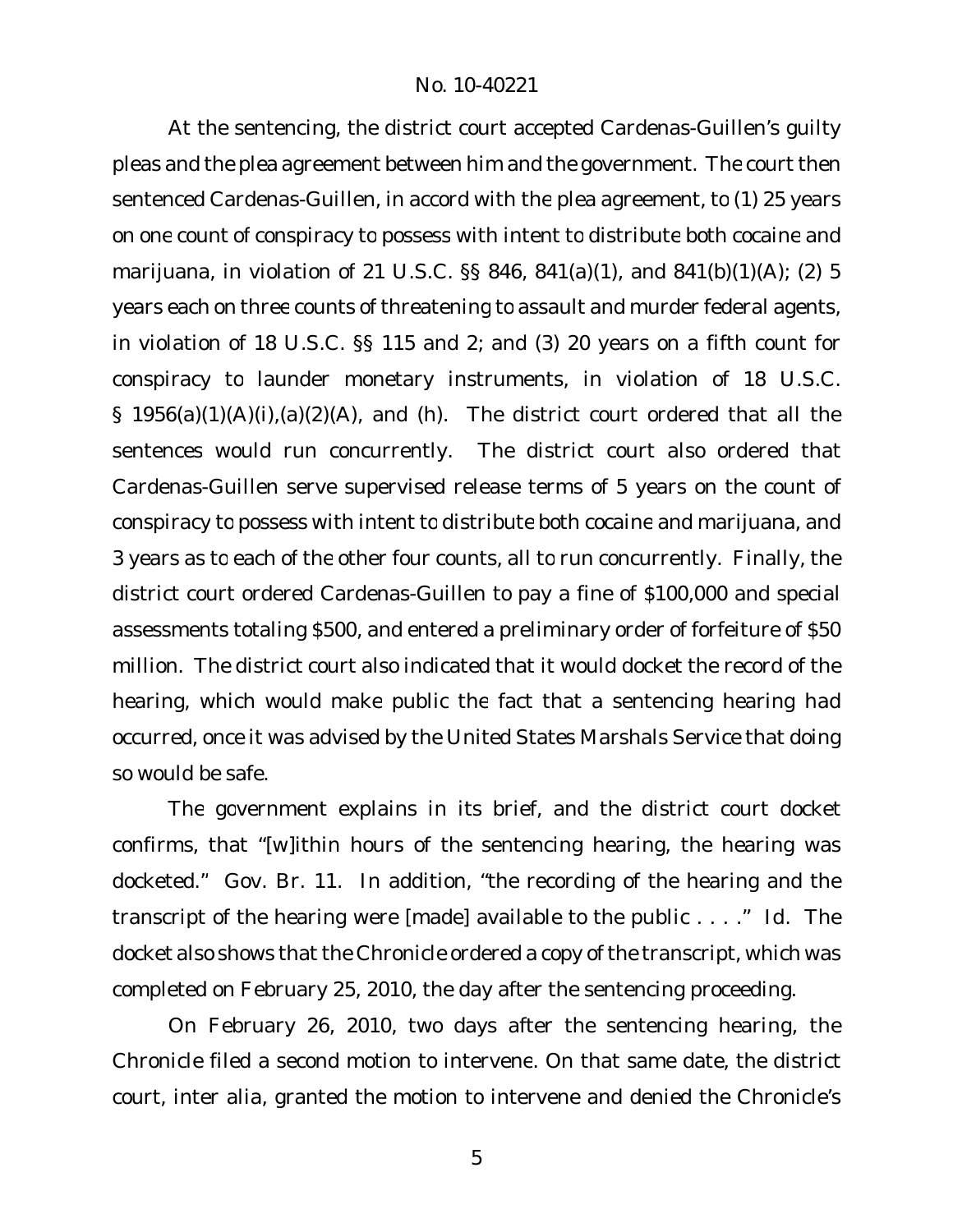request for public notice of all future hearings and for an opportunity to be heard if closure were contemplated.

On March 2, 2010, the district court issued an order amending its February 24, 2010 order, to further explain the reasoning of its February 24, 2010 order. It also added that in denying the Chronicle's motion to open the sentencing proceeding and to be heard before the closure of the sentencing proceeding, it had considered the filings submitted by the government, as well as the Chronicle's February 9, 2010 motion to intervene.

The Chronicle timely appealed. On appeal, the Chronicle challenges (1) the district court's order of February 24, 2010 (as amended by the March 2, 2010 order), denying as moot the Chronicle's request to open the sentencing proceeding; (2) the district court's order of February 24, 2010 (as amended by the March 2, 2010 order), denying as moot the Chronicle's request for an opportunity to be heard prior to closure; and (3) the district court's order of February 26, 2010, denying the Chronicle's request for public notice of all future hearings and an opportunity to be heard if the court intended to close any future proceedings. The district court designated all three orders as final and immediately appealable.

We have appellate jurisdiction over the orders under the collateral order doctrine, which "establishe[s] that certain decisions of the district court are final in effect although they do not dispose of the litigation." *Davis v. E. Baton Rouge Parish Sch. Bd.*, 78 F.3d 920, 925 (5th Cir. 1996); *see also* 28 U.S.C. § 1291 (establishing the jurisdiction of the courts of appeal over final decisions of district courts). "Appealable collateral orders include 'those district court decisions that are conclusive, that resolve important questions completely separate from the merits, and that would render such important questions effectively unreviewable on appeal from final judgment in the underlying action.'" *Davis*, 78 F.3d at 925 (quoting *Digital Equip. Corp. v. Desktop Direct,*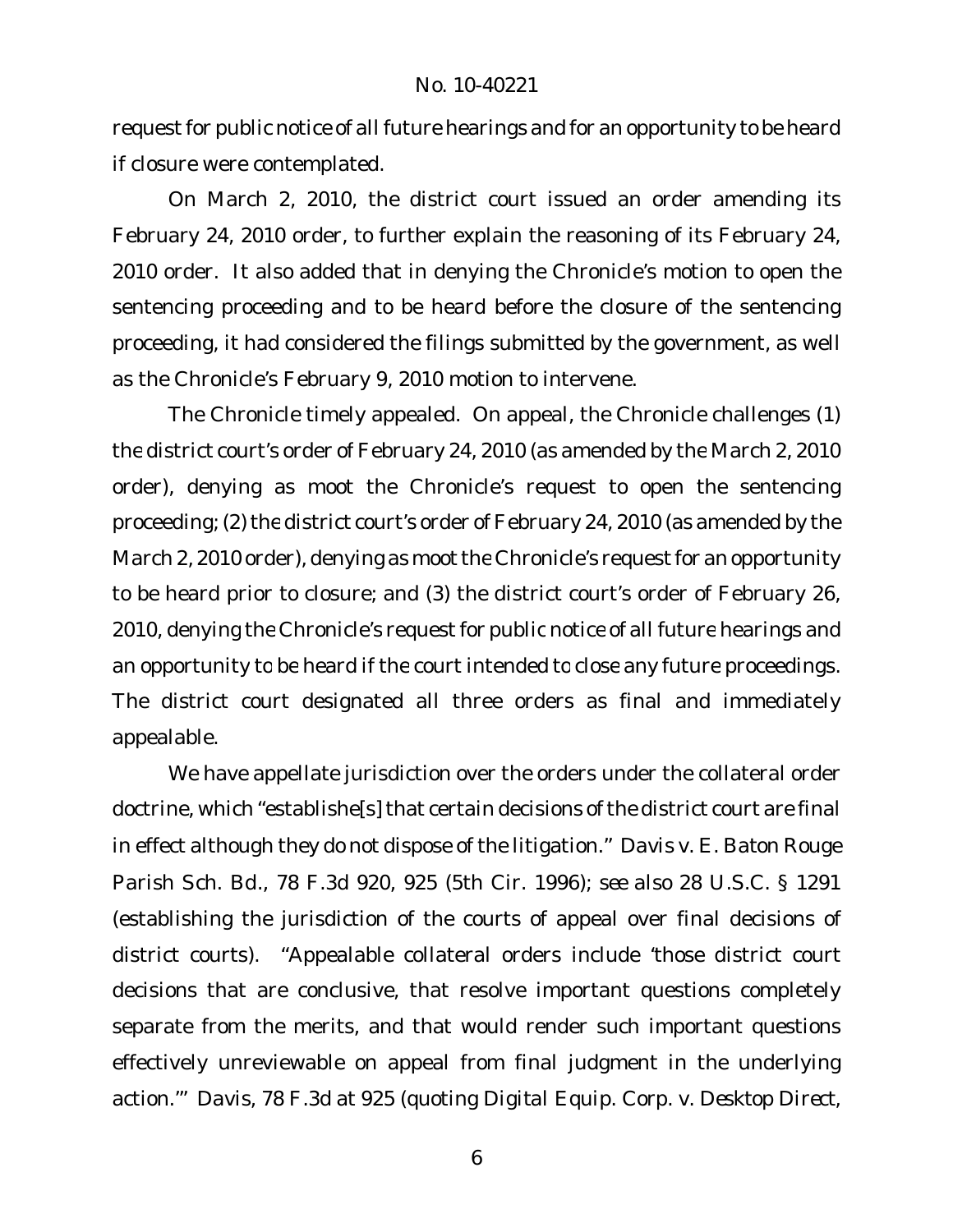*Inc.*, 511 U.S. 863, 867 (1994)). The orders in this case certainly meet those criteria. *See id.* at 926 ("We have previously held on several occasions that members of the news media, although not parties to litigation, can appeal court closure orders or confidentiality orders under the collateral order doctrine."). **STANDARD OF REVIEW**

On appeal, we are asked to determine whether the press and public have a First Amendment right of access to sentencing proceedings, and, if so, whether they are also entitled to receive notice and an opportunity to be heard prior to closure of sentencing proceedings."Because this case involves constitutional and other legal questions, we review the district court's orders de novo." *United States v. Brown (In re Times Picayune Publ'g. Corp.*), 250 F.3d 907, 913 (5th Cir. 2001). "Specific factual findings of the district court on the issue are, of course, entitled to review under the clearly erroneous standard." *Id.*

# **DISCUSSION**

As an initial matter, we conclude that this court has jurisdiction over the case, because it falls within the exception to mootness for questions that are capable of repetition, yet evading review. We also conclude that the press and public, including the Chronicle, have a First Amendment right of access to sentencing proceedings. Finally, we conclude that the district court deprived the Chronicle of its First Amendment right of access, without due process, in refusing to give the press and public notice and an opportunity to be heard before sealing the sentencing proceeding.

# **A. Mootness**

Despite the fact that Cardenas-Guillen's sentencing proceeding has already occurred, it is undisputed that this appeal is not moot. The issues in this case are not moot because they are "capable of repetition, yet evading review." *Press-Enterprise Co. v. Super. Ct. (Press-Enterprise II)*, 478 U.S. 1, 6 (1986);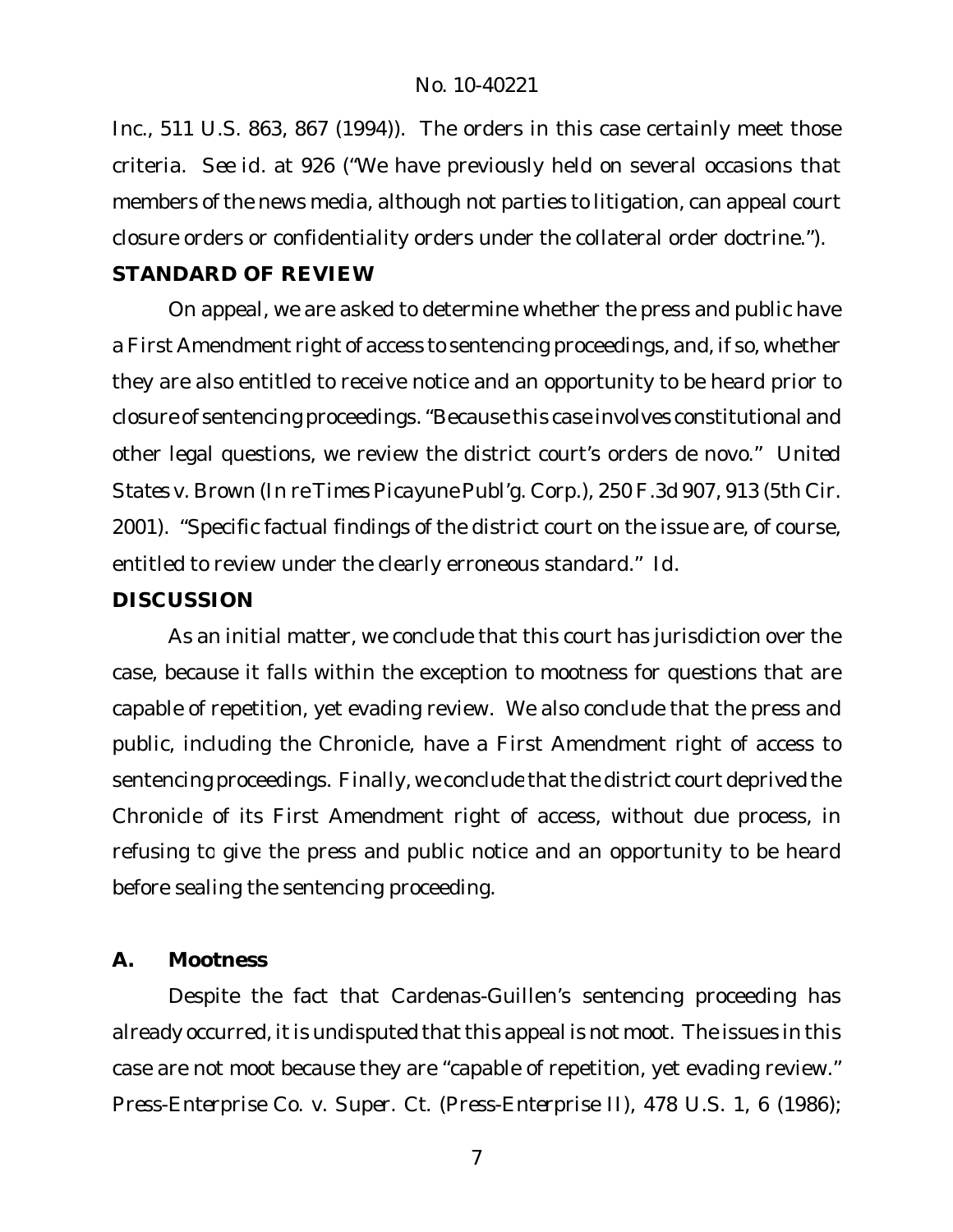*Globe Newspaper Co. v. Super. Ct.*, 457 U.S. 596, 600 (1982); *Richmond Newspapers, Inc. v. Virginia*, 448 U.S. 555, 563 (1980); *United States v. Edwards*, 823 F.2d 111, 114 (5th Cir. 1987). The issues that arise in this case are capable of repetition because the Chronicle is a prominent newspaper that seeks to cover major cases, and it is reasonable to expect that district courts will close other criminal proceedings to the Chronicle in future cases. *See United States v. Criden*, 675 F.2d 550, 554 (3d Cir. 1982) ("[I]t is reasonable to expect that [Philadelphia Newspapers, Inc.], a major newspaper publisher in the Philadelphia area, will be subjected to similar closure orders entered by the district courts in this circuit."). At the same time, these issues often evade review due to the "short duration" of criminal trials. *Richmond Newspapers, Inc.*, 448 U.S. at 563.

**B. The Chronicle's First Amendment right of access to the sentencing proceeding**

The first question in this case is whether the press and public, including the Chronicle, have a First Amendment right of access to a sentencing proceeding. We conclude that they do. The Supreme Court has developed a two-part test for determining whether there is a First Amendment right of access to a particular criminal proceeding: (1) whether the proceeding has historically been open to the public and press; and (2) "whether public access plays a significant positive role in the functioning of the particular process in question." *Press-Enterprise II*, 478 U.S. at 8-9; *see also Press-Enterprise Co. v. Super. Ct.* (*Press-Enterprise I*), 464 U.S. 501, 505-09 (1984). This test has been referred to as the "experience" and "logic" test. *See Globe Newspaper Co.*, 457 U.S. at 606 (explaining that "the institutional value of the open criminal trial is recognized in both logic and experience"); *see also Press-Enterprise II*, 478 U.S. at 9 (summarizing the test as "considerations of experience and logic").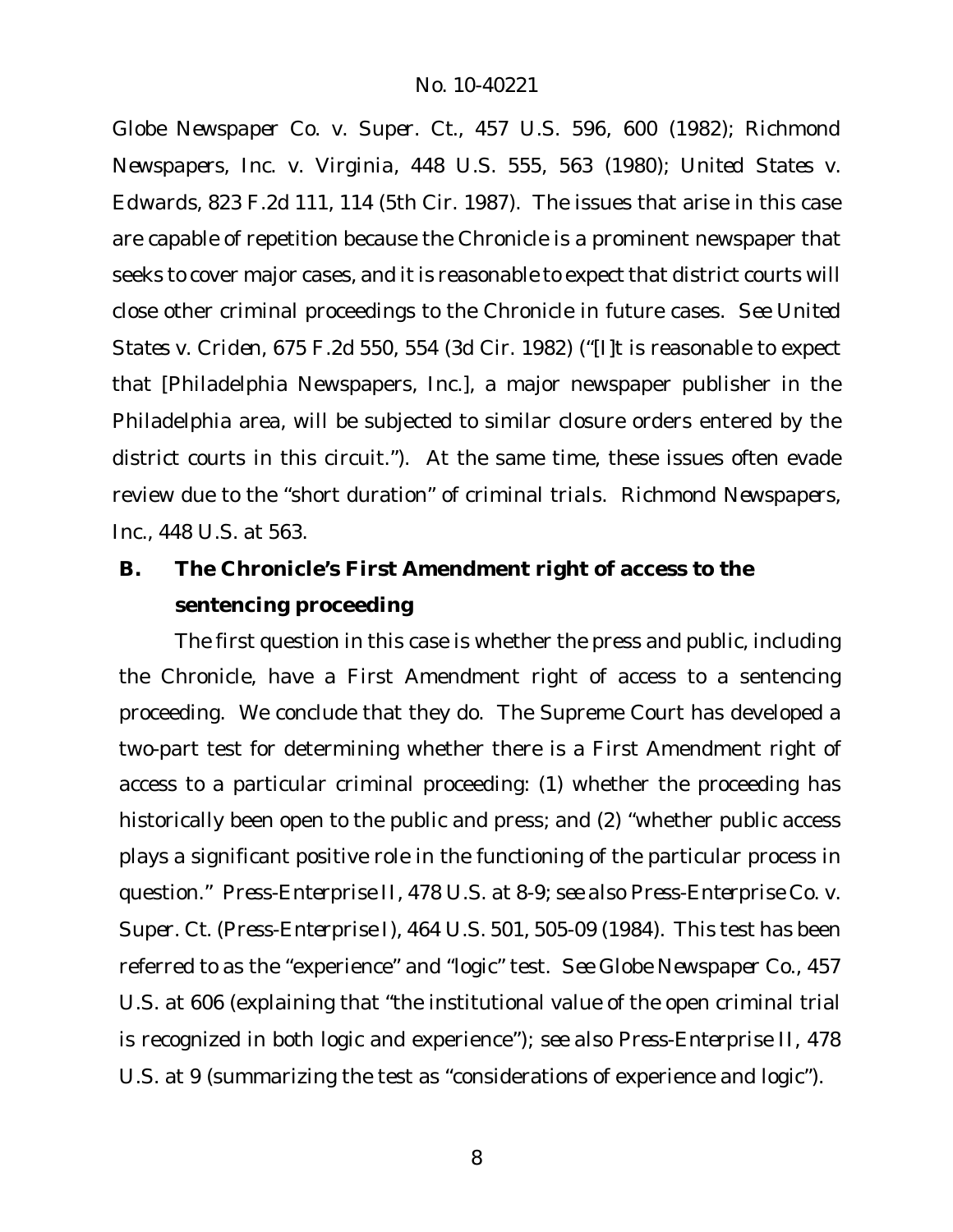In applying this test, the Supreme Court has recognized a First Amendment right of access to various aspects of a criminal prosecution. *See Press-Enterprise II*, 478 U.S. at 10 (preliminary hearings as conducted in California);*Press-Enterprise I*, 464 U.S. at 505 (jury voir dire); *Globe Newspaper Co.*, 457 U.S. at 604 (trial); *Richmond Newspapers, Inc.*, 448 U.S. at 576-77 (trial). The courts of appeals have also recognized a First Amendment right of access to various proceedings within a criminal prosecution. *See, e.g., United States v. Danovaro*, 877 F.2d 583, 589 (7th Cir. 1989) (proceeding at which guilty plea was taken); *United States v. Haller*, 837 F.2d 84, 86-87 (2d Cir. 1988) (plea hearings); *In re Knight Publ'g Co.*, 743 F.2d 231, 233 (4th Cir. 1984) (trials); *United States v. Klepfer* (*In re Herald Co.*), 734 F.2d 93, 99 (2d Cir. 1984) (pretrial hearing on motion to suppress); *United States v. Chagra*, 701 F.2d 354, 363-64 (5th Cir. 1983) (pretrial bond reduction hearing); *UnitedStates v. Brooklier*, 685 F.2d 1162, 1167-71 (9th Cir. 1982) (jury voir dire, pretrial hearing on motion to suppress, and hearing conducted during trial on motion to suppress); *Criden*, 675 F.2d at 557 (pretrial suppression, due process, and entrapment hearings). *But see Edwards*, 823 F.2d at 116-17 (First Amendment right of access does not attach to mid-trial questioning of jurors about potential misconduct).<sup>1</sup>

Although neither the Supreme Court nor this court has specifically considered whether the First Amendment applies to a sentencing hearing, the Second, Fourth, Seventh, and Ninth Circuits have done so, and each has

 $1$  A sentencing hearing is distinguishable from mid-trial questioning of jurors regarding potential juror misconduct, which was the proceeding at issue in *Edwards*. The *Edwards* court noted that such proceedings were not traditionally open to the public, and were within the trial court's discretion to make private because of the possibility of alienating jurors from counsel and dividing jurors against each other. 823 F.2d at 116-17. In contrast, as we explain below, sentencing hearings have been historically open to the press and public. Moreover, the functional concerns raised in *Edwards* are inapplicable in a sentencing hearing, especially because there is no jury.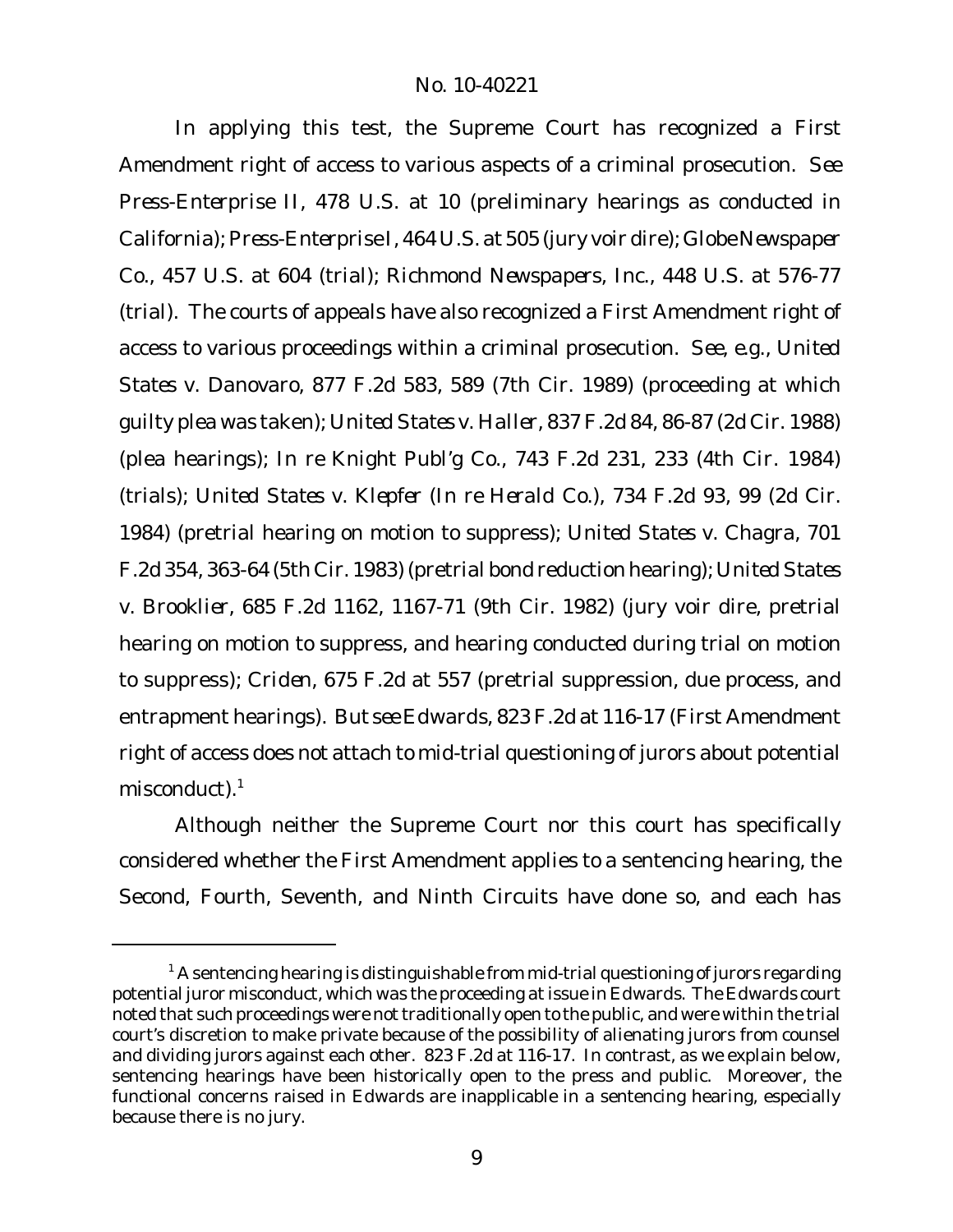concluded thatit does. *United States v. Alcantara*, 396F.3d 189, 196-99 (2d Cir. 2005); *United States v. Eppinger*, 49 F.3d 1244, 1252-53 (7th Cir. 1995); *United States v. Soussoudis* (*In re Washington Post Co.*), 807 F.2d 383, 389 (4th Cir. 1986) (plea hearings and sentencing proceedings); *CBS, Inc. v. U.S. Dist. Ct.*, 765 F.2d 823, 825 (9th Cir. 1985) ("The primary justifications for access to criminal proceedings . . . apply with as much force to post-conviction proceedings as to the trial itself."). $2$  Relatedly, courts of appeals have also recognized a First Amendment right of access to documents filed for use in sentencing proceedings. *Washington Post v. Robinson* (*Robinson*), 935F.2d 282, 288 (D.C. Cir. 1991) (plea agreements); *Oregonian Publ'g Co. v. U.S. Dist. Ct.*, 920 F.2d 1462, 1466 (9th Cir. 1990) (plea agreements and related documents); *Haller*, 837 F.2d at 86 (plea agreements); *CBS, Inc*., 765 F.2d at 824-25 (defendant's motion to reduce sentence under Federal Rule of Criminal Procedure 35 and government's response); *United States v. Santarelli*, 729 F.2d 1388, 1390 (11th Cir. 1984) ("[T]he public has a First Amendment right to see and hear that which is admitted in evidence in a public sentencing hearing.").

We conclude, as have the other courts that have considered this question, that the public and press have a First Amendment right of access to sentencing proceedings. Indeed, we agree with the Second and Fourth Circuits that the Supreme Court's holdings in *Globe Newspaper Co.* and *Richmond Newspapers, Inc.* that there is a First Amendment right of access to a trial should, logically, already encompass sentencing hearings:

Sentencing may . . . be viewed as within the scope of the criminal trial itself. Sentencing can occur before the termination of the trial proceeding, and, even if it occurs in a separate hearing, it clearly

<sup>2</sup> *See also United States v. Santarelli*, 729 F.2d 1388, 1390 (11th Cir. 1984) (explaining that if an ambiguous district court order were "construed as being tantamount to closing the sentencing hearing," the order "could well run counter to the constitutional rule of open judicial proceedings," but declining to construe the order in that manner).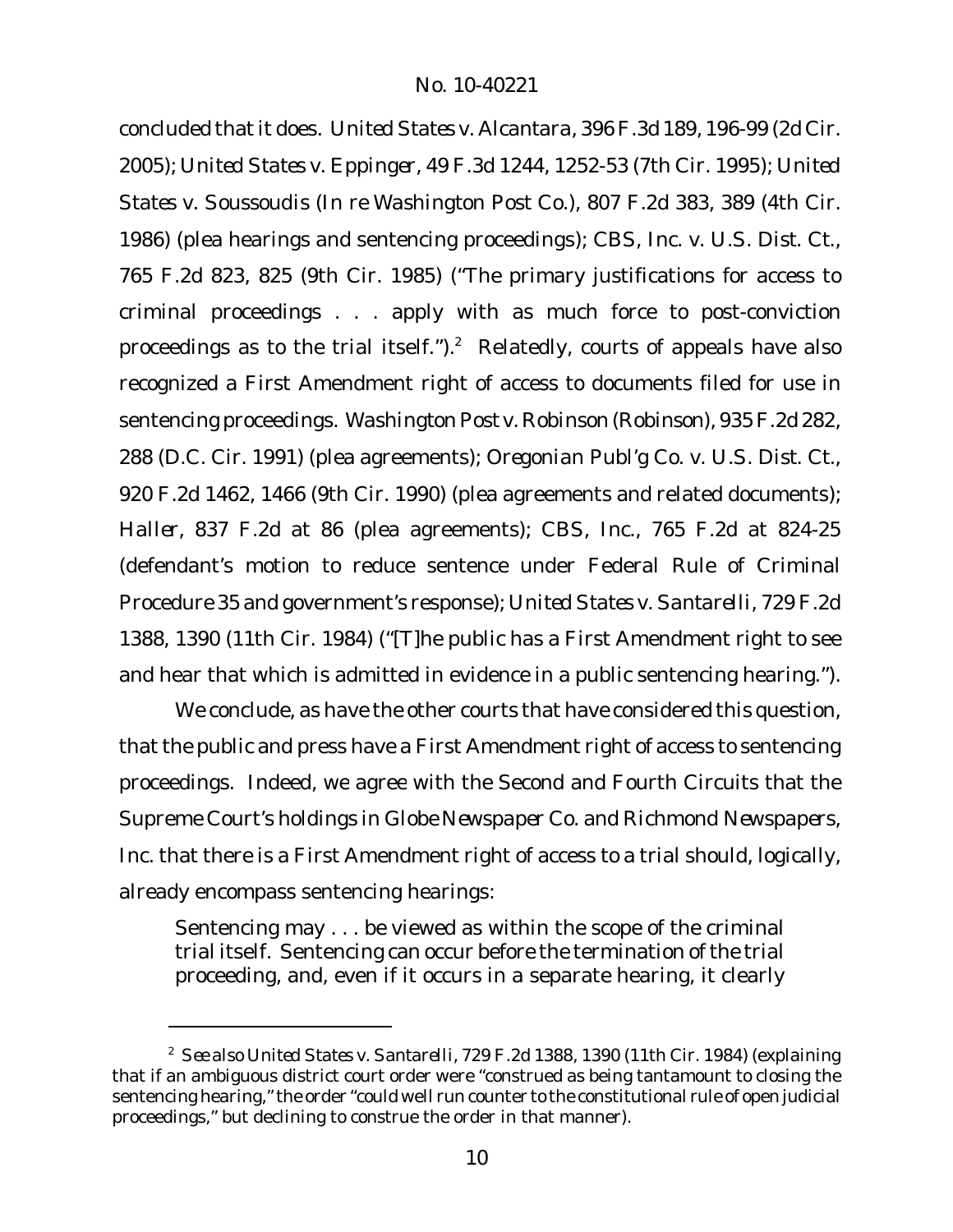amounts to the culmination of the trial. Moreover, even if . . . sentencing hearings are not considered a part of the trial itself, they are surely as much an integral part of a criminal prosecution as are preliminary probable-cause hearings, suppression hearings, or bail hearings, all of which have been held to be subject to the public's First Amendment right of access.

*Alcantara*, 396 F.3d at 196-97 (quoting *In re Washington Post Co.*, 807 F.2d at 389) (quotation marks omitted)). The First Amendment right of access to a sentencing proceeding is especially salient in this case, where, as in the vast majority of criminal cases, there was no trial, but only a guilty plea. *Id.* at 199 ("It makes little sense to recognize a right of public access to criminal courts and then limit that right to the trial phase of a criminal proceeding, something that occurs in only a small fraction of criminal cases." (quoting *In re Herald Co.*, 734 F.2d at 98 (quotation marks omitted)).).

Moreover, applying the experience and logic test set out by the Supreme Court confirms that the public and press have a First Amendment right of access to sentencing proceedings. First, sentencing proceedings have historically been open to the press and public. *Alcantara*, 396 F.3d at 197 n.7 (listing numerous cases from the nineteenth century "describ[ing] sentencing proceedings held in open court" and citing secondary sources to explain that "[h]istorically, [s]entences were often imposed immediately after the jury returned a guilty verdict in open court"); *In re Washington Post Co.*, 807 F.2d at 389 ("Sentencings have historically been open to the public . . . ."). As the Chronicle points out, "the United States has a rich and proud tradition of conducting public criminal trials and sentencing proceedings." These include numerous high profile cases of defendants who were considered dangerous $^3$ : the open trial and sentencing proceeding held in the Southern District of Texas

 $3$  We take judicial notice of these examples pursuant to Federal Rule of Evidence 201(b), as these are facts that are "capable of accurate and ready determination by resort to sources whose accuracy cannot reasonably be questioned."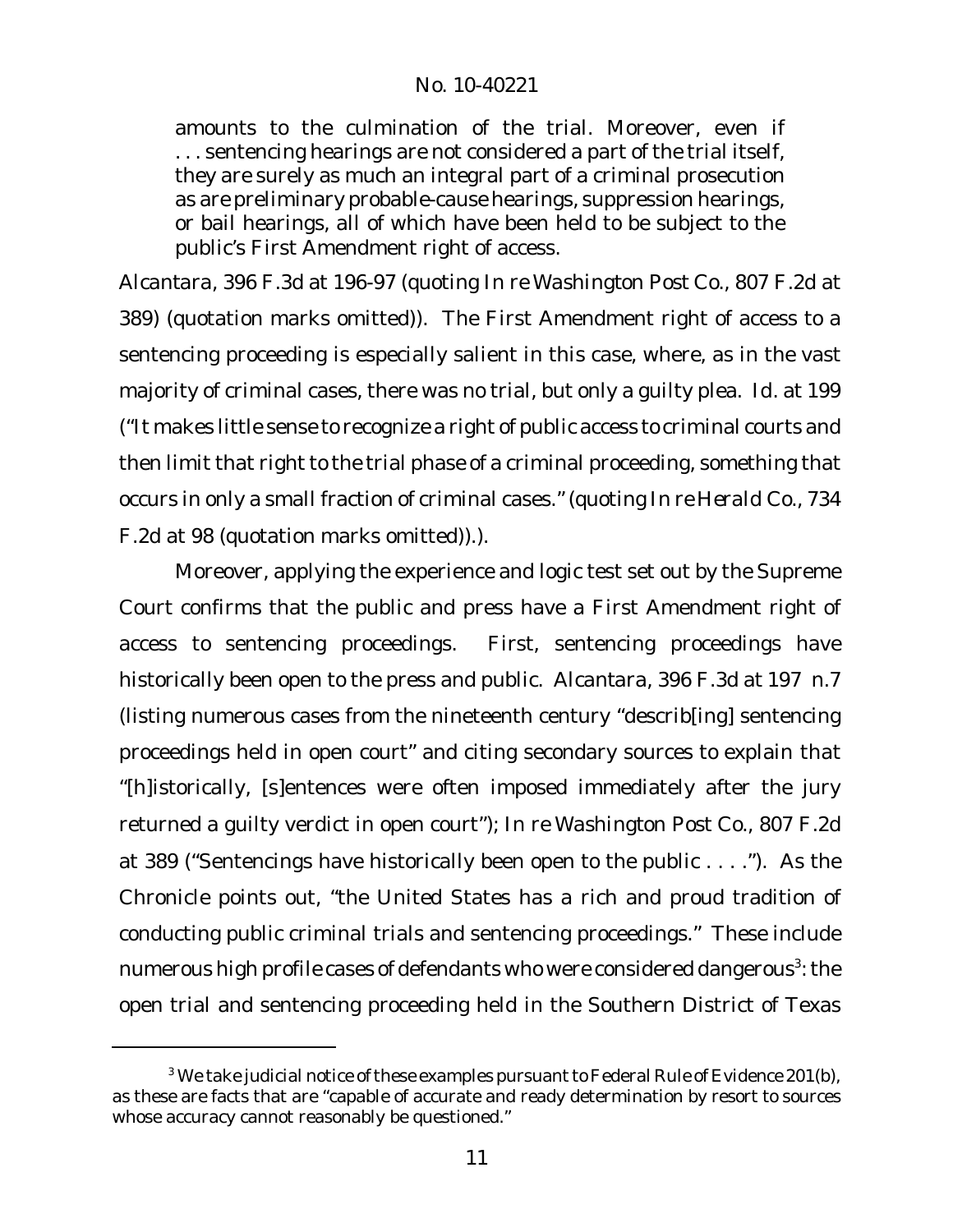(Houston) for Juan Garcia Abrego, who was a predecessor of Cardenas-Guillen<sup>4</sup> as the leader of the Gulf Cartel;<sup>5</sup> the open sentencing held in the Southern District of New York for Jorge Mario Paredes-Cordova,<sup>6</sup> who was "designated by the United States Department of Justice as one of the world's most significant drug kingpins"; $^7$  the open sentencing proceeding held in the Eastern District of Virginia for Zacarias Moussaoui, for his participation in the attacks of September 11, 2001; $^8$  the open sentencing proceeding held in the Southern District of New York for Mohamed al-'Owhali, Khalfan Khamis Mohamed,

<sup>6</sup> BruceGolding, *GuatemalanDrug Kingpin Criesafter Getting 31 Years intheSlammer*, N.Y. Post, Apr. 16, 2010, *available at* http://www.nypost.com/p/news/local/manhat tan/guatemalan/drug\_kingpin\_cries\_after\_Mb7qndOT8kdColDpvObzHI ("Jorge 'Gordo' Paredes-Cordova — whose nickname means "Fatso' in English — shuddered, shook his head and grabbed a tissue to wipe tears from his eyes after hearing the hefty sentence imposed.").

<sup>7</sup> Press Release, U.S. Attorney's Office, Manhattan Federal Jury Finds Cocaine Kingpin Guilty on Narcotics Importation and Distribution Charges (Nov. 6, 2009) *available at* http://www.justice.gov/usao/nys/pressreleases/November09/paredescordovajorgemarioverdi ctpr.pdf.

<sup>4</sup> *Narcotics Rewards Program: Antonio Ezequiel Cardenas-Guillen,* Bureau of Int'l Narcotics & Law Enforcement Affairs, U.S. Dep't of State, http://www.state.gov/p/inl/narc/ rewards/123682.htm (last visited April 27, 2011) ("Following [Garcia Abrego's] 1996 arrest by Mexican authorities and subsequent deportation to the United States, Oscar Malherbe-De Leon took control of the cartel until his arrest a short time later. He was replaced by Osiel Cardenas-Guillen, who was arrested in 2003, and extradited to the United States in 2007.").

<sup>5</sup> *U.S. Jury Convicts Mexican on Drug Charges,* N.Y. Times, Oct. 17, 1996, *available at* 1996 WLNR 4331922 ("As the verdict was read, Mr. Garcia Abrego, 52, sat impassively, as he had throughout the four-week trial."); L.A. Times, *Texas-born Drug Lord Gets 11 Life Terms for Smuggling; Criminal also Must Pay \$128 Million in Fines*, Baltimore Sun, Feb. 1, 1997, *available at* 1997 WLNR 1084726 ("U.S. District Judge Ewing Werlein sentenced Garcia Abrego, who stood with hands clasped, wearing interpreter's headphones . . . .").

<sup>8</sup> *First U.S. Trial of 9/11 Case Was Full of Surprises*, Associated Press, *available at* http://www.msnbc.msn.com/id/34001021/ns/us\_news-security/ (last visited Feb. 28, 2011) (describing six-week sentencing trial, including Moussaoui's demeanor and occasional outbursts, and quoting the lead prosecutor: "A valuable part of the Moussaoui trial was that we got an unvarnished, public view of this guy . . . of what we're up against." (alterations in original)); Neil A. Lewis, *One Last Appearance, and Outburst, From Moussaoui*, N.Y. Times, May 5, 2006, *available at* 2006 WLNR 7711531 ("Judge Brinkema was clearly angered that when the jury spared Mr. Moussaoui's life on Wednesday, he exulted, 'America, you lost,' and said he had won.").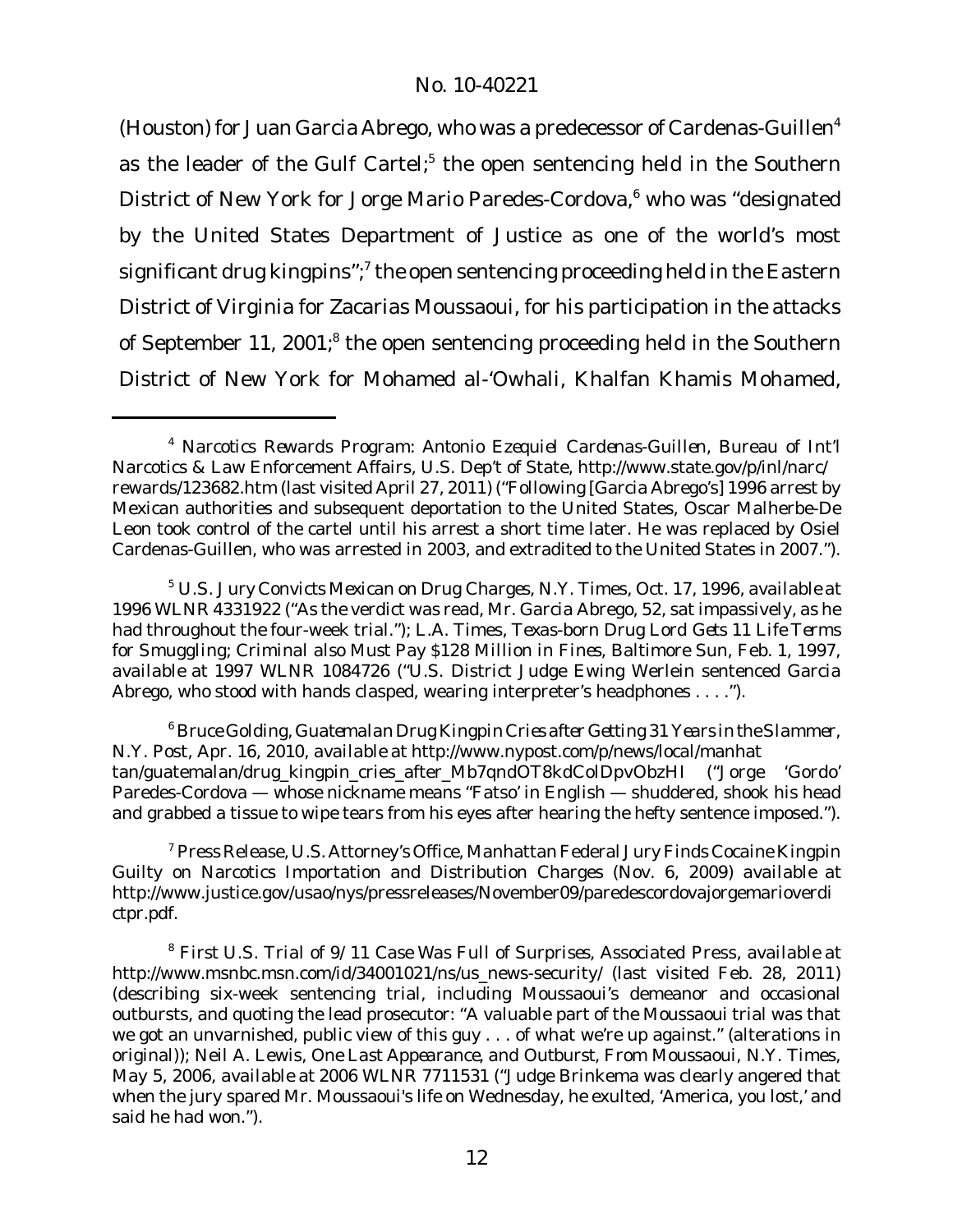Mohamed Odeh and Wadih el-Hage, for their roles in the 1998 bomb attacks on American embassies in Kenya and Tanzania; $^9$  the open trial and sentencing proceeding held in the Southern District of New York for Ramzi Yousef, for his role in the 1993 bombing of the World Trade Center;<sup>10</sup> the open trial held in the Northern District of Illinois for Al Capone;<sup>11</sup> the open sentencing proceeding held in the Eastern District of New York for John Gotti;<sup>12</sup> and the open trial and sentencing of Timothy McVeigh for his role in the 1995 bombing of the Alfred P. Murrah Federal Building in Oklahoma City.13

<sup>10</sup>*See*BenjaminWeiser,*Mastermind GetsLife for Bombing ofTrade Center*, N.Y. Times, Jan. 9, 1998, *available at* 1998 WLNR 2795240 ("Mr. Yousef wore a dark gray suit and a new growth of beard. He strode to the lectern when offered a chance to speak by the judge, and began to attack the United States and Israel, the peace process in the Middle East and the 'Jewish lobby,' which he said paid bribes to American officials to win their influence.").

<sup>11</sup> *See* Meyer Berger, *CaponeConvictedofDodgingTaxes;May Get 17 Years,* N.Y. Times, Oct. 17, 1931, *available at* http://www.nytimes.com/learning/general/onthisday/big/ 1017.html (describing Capone's demeanor after the jury went to deliberate: "Capone, looking like a head barber off to meet his best girl, stood in the corridor after the jury went out. He was smiling, but the smile seemed the equivalent of the quavery music of the whistler passing the graveyard," as well as Capone's demeanor upon hearing the jury verdict: "He kept grinning at all and sundry in the court room, his bulky figure in a screaming green suit (one of the \$135 ones) drawing all eyes toward him.").

<sup>12</sup> *See* Arnold H. Lubasch, *Gotti Sentenced to Life in Prison Without the Possibility of Parole*, N.Y. Times, June 24, 1992, *available at* 1992 WLNR 3331979 ("Judge I. Leo Glasser sentenced the convicted boss of the Gambino crime family in a courtroom so packed that James M. Fox, the head of the New York office of the F.B.I., was wedged next to Joseph DeCicco, a reputed Gambino associate.").

<sup>13</sup> *See* Michael Fleeman, *McVeigh Team Rips Witness, Rests Case*, New Orleans Times Picayune, May 29, 1997, *available at* 1997 WLNR 1109708 ("After the last piece of defense evidence was introduced, McVeigh whispered to [one of his attorneys], then sat cross-legged at the defense table, his hands tightly clasped in front of his chin."); Peter G. Chronis and

<sup>9</sup> Elizabeth Neuffer, *Four Get Life for Embassy Attacks*, Boston Globe, Oct. 19, 2001, *available at* 2001 WLNR 2230485 ("In a session fraught with emotion — and carried out under heightened security — Judge Leonard Sands levied the same stiff sentences on all men although two had been eligible for shorter terms. . . . [T]he shadow of the [September 11, 2001] terrorist attack on New York and Washington . . . hung over the court session, both literally and figuratively. The courthouse was wreathed inthe acridstenchstill emanating from ground zero. Gun-toting US marshals with bomb-sniffing dogs, signs of New York's increased security awareness, stood watch on the courthouse steps.").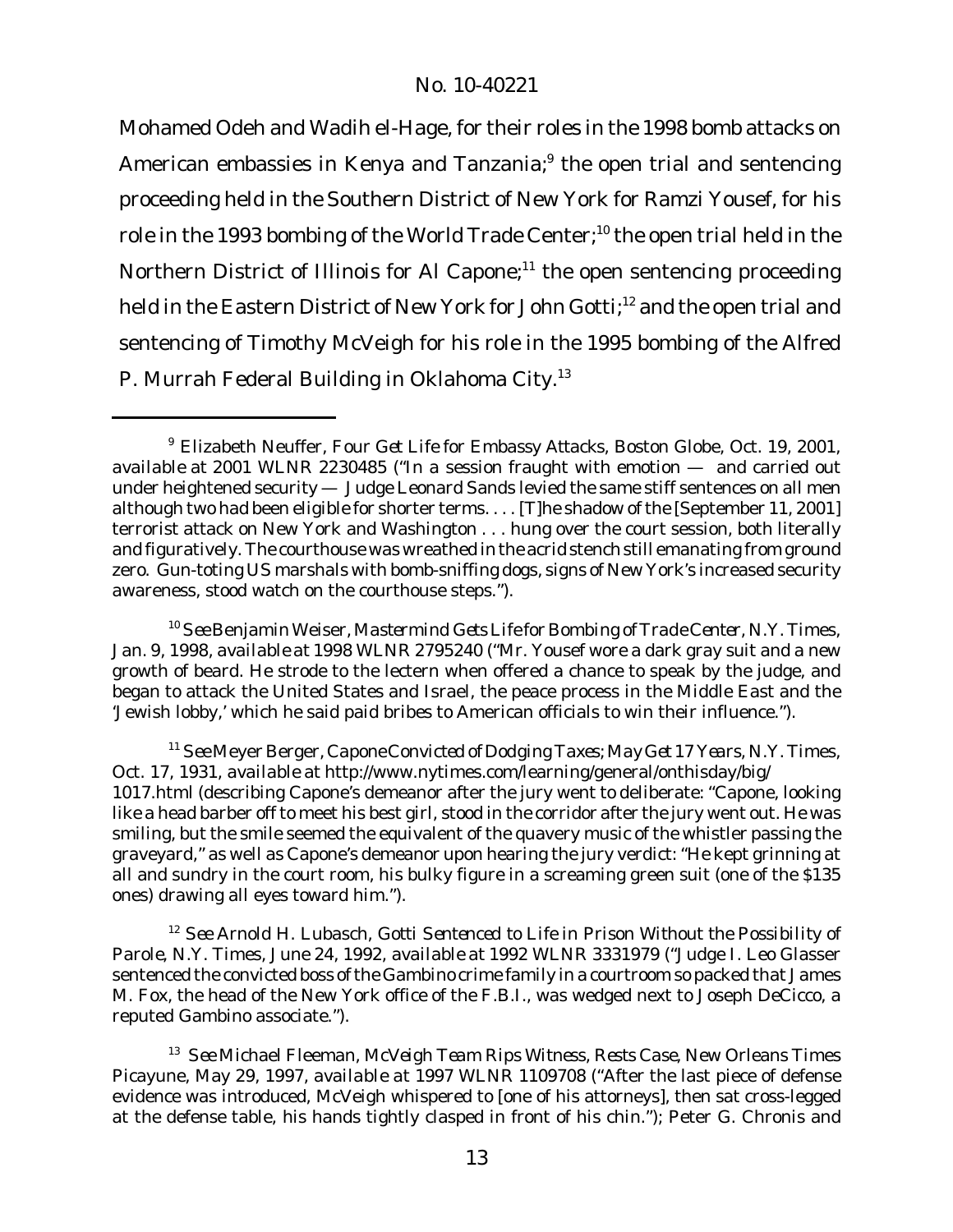Second, public access plays a "significant positive role," *Press-Enterprise II*, 478 U.S. at 8-9, in a sentencing hearing. In particular, the Supreme Court has recognized several interrelated ways in which openness is beneficial in a criminal trial. *See Richmond Newspapers, Inc.*, 448 U.S. at 593-97. The recognized benefits of having open trials also apply in the context of sentencing proceedings.

To begin with,"[t]he knowledge that every criminal trial is subject to contemporaneous review in the forum of public opinion is an effective restraint on possible abuse of judicial power . . . ." *Richmond Newspapers, Inc.*, 448 U.S. at 596 (quoting *In re Oliver*, 333 U.S. 257, 270 (1948)) (quotation marks omitted); *see also Globe Newspaper Co.*, 457 U.S. at 606 ("[I]n the broadest terms, public access to criminal trials permits the public to participate in and serve as a check upon the judicial process — an essential component in our structure of self-government."). The need for such a restraint is also present in the sentencing context. "The presence of the public operates to check any temptation that might be felt by either the prosecutor or the court . . . to seek or impose an arbitrary or disproportionate sentence." *In re Washington Post Co.*, 807 F.2d at 389. Indeed, the fact that there is no jury at the sentencing proceeding, in contrast to jury trials, heightens the need for public access. *Cf. Press-Enterprise II*, 478 U.S. at 12-13 ("[T]he absence of a jury, long recognized as 'an inestimable safeguard against the corrupt or overzealous prosecutor and against the compliant, biased, or eccentric judge,' . . . makes the importance of

.

Howard Pankratz, *Tearful Parents Beg for Son's Life as Timothy McVeigh's Fate Goes to Jury Today*, The Denver Post, June 12, 1997, *available at* 1997 WLNR 542338 (describing "tearful pleas from [McVeigh's] parents to spare him" from the death penalty, and adding that "[a]s [his mother] choked back tears, McVeigh looked flushed, clasping his hands tightly together against the lower part of his face.").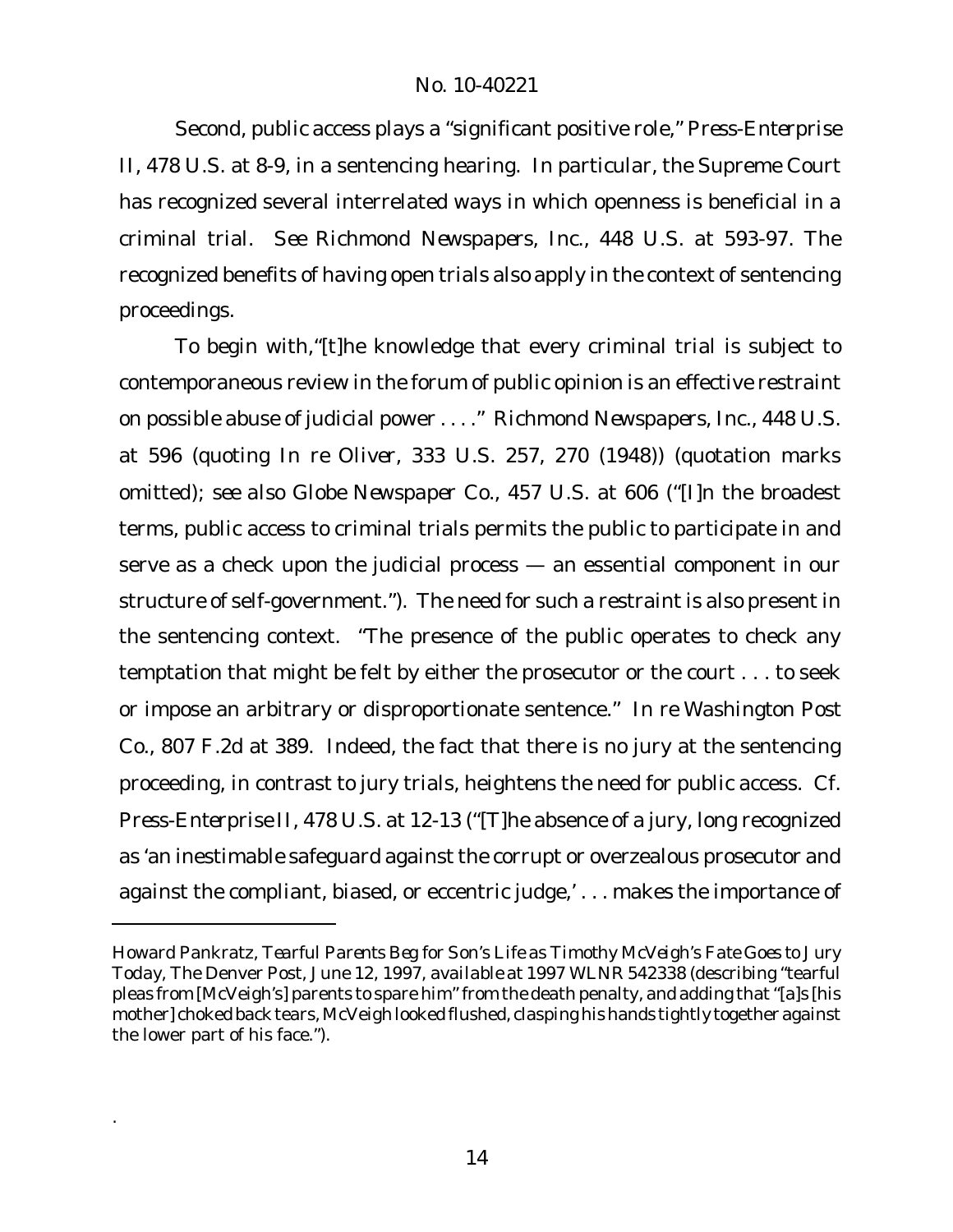public access to a preliminary hearing even more significant." (quoting *Duncan v. Louisiana*, 391 U.S. 145, 156 (1968)).).

Relatedly, openness in a trial builds public confidence in the criminal justice system because members of the public can observe whether justice is being carried out in adjudicating guilt or innocence. *Richmond Newspapers, Inc.*, 448 U.S. at 595 ("Open trials assure the public that procedural rights are respected, and that justice is afforded equally. Closed trials breed suspicion of prejudice and arbitrariness, which in turn spawns disrespect for law."). Likewise, openness in the sentencing context allows the public to observe whether the defendant is being justly sentenced, especially where the court, rather than a jury, is determining the sentence. *Eppinger*, 49 F.3d at 1253 ("The public must have the opportunity to observe and criticize the judiciary in the operation of its duties. In sentencing, unlike other aspects of criminal proceedings, it is the distinct province of the court to determine what constitutes [a] proper sentence." (quoting *United States v. Carpentier*, 526 F. Supp. 292, 295 (E.D.N.Y. 1981))); *In re Washington Post Co.*, 807 F.2d at 389.

Similarly, openness of a proceeding also promotes more accurate factfinding, either because witnesses are more hesitant to commit perjury in a proceeding open to the public, or because "key witnesses unknown to the parties" may learn about a trial if it is public. *Richmond Newspapers, Inc.*, 448 U.S. at 596-97. As there may well be witnesses and contested issues of fact in a sentencing proceeding, *see Alcantara*, 396 F.3d at 198 (explaining thatin both trials and sentencing proceedings, "[t]he defendant . . . can present evidence, call witnesses, and cross-examine government witnesses"), this rationale applies in a sentencing proceeding as much as it applies in a trial.

Relatedly, the Supreme Court has explained that "[u]nderlying the First Amendment right of access to criminal trials is the common understanding that 'a major purpose of that Amendment was to protect the free discussion of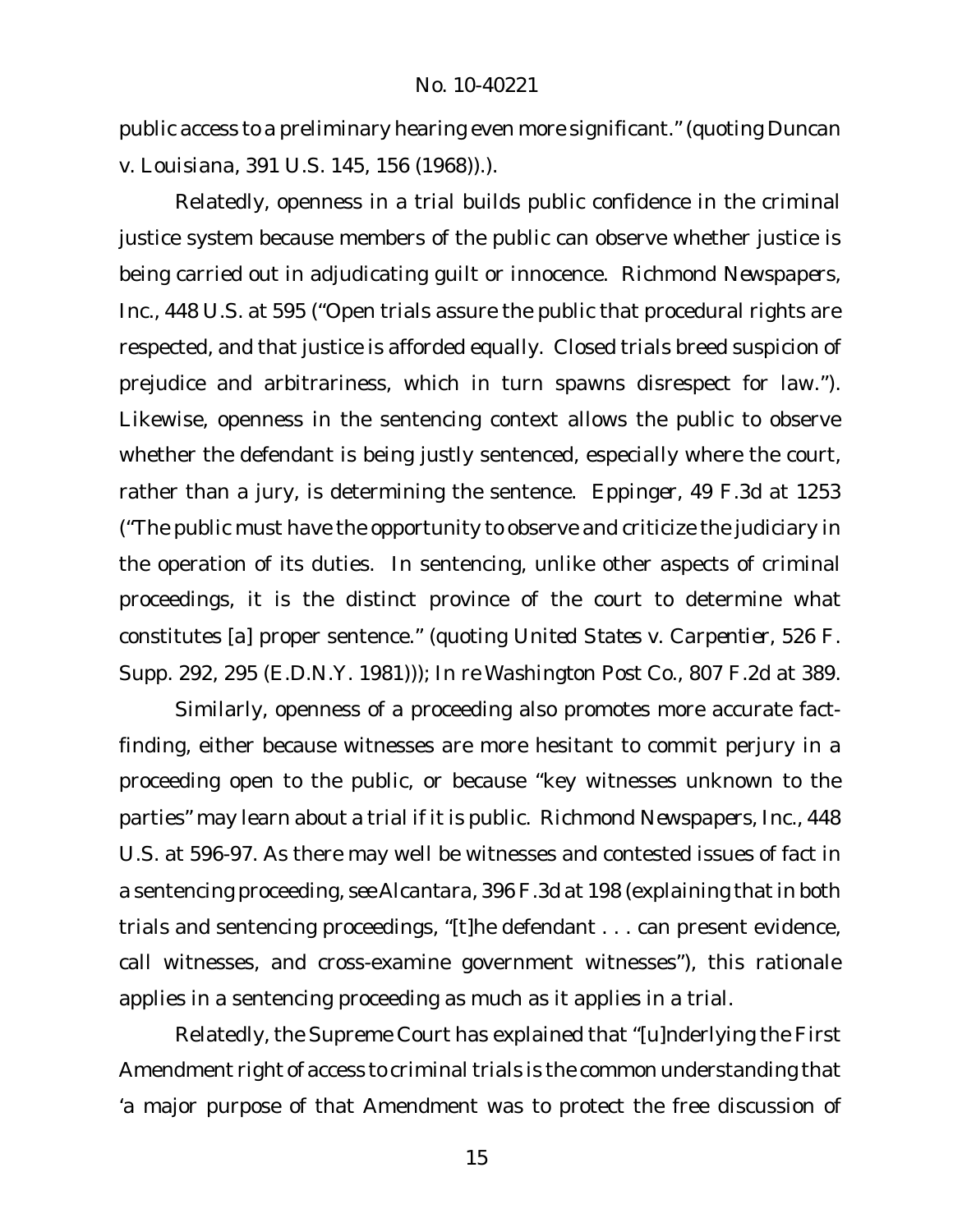governmental affairs,'" *Globe Newspaper Co.*, 457 U.S. at 604 (quoting *Mills v. Alabama*, 84 U.S. 214, 218 (1966)), and "to ensure that this constitutionally protected 'discussion of governmental affairs' is an informed one," *id.* at 605. This rationale also applies in the sentencing context. For example, allowing the public "to see the application of sentencing laws in person is important to an informed public debate over these laws." *Alcantara*, 396 F.3d at 199 (citing Kate Stith & José A. Cabranes, *Fear of Judging: Sentencing Guidelines in the Federal Courts* 85 (1998)).

Finally, there is a "community therapeutic value" to having an open proceeding, because of the concerns and emotions of members of the public who have been affected by a crime or crimes. *Richmond Newspapers, Inc.*, 448 U.S. at 570. "When a shocking crime occurs, a community reaction of outrage and public protest often follows. Thereafter the open processes of justice serve an important prophylactic purpose, providing an outlet for community concern, hostility, and emotion." *Id.* at 571 (citation omitted); *see, e.g.,* Mark Eddy et al., *Guilty on Every Count*, Denver Post, June 3, 1997, *available at* http://extras.denverpost.com/ bomb/bombv1.htm (describing the reaction of survivors of the 1995 Oklahoma City bombing upon hearing that the jury had found Timothy McVeigh guilty on all counts: "survivors rushed into the hall outside the courtroom where they cried, hugged and tried to console each other as this chapter in the bombing tragedy drew to a close"). This rationale applies as strongly in a sentencing proceeding as it does in a trial. *Alcantara*, 396 F.3d at 198; *see, e.g.,* Benjamin Weiser, *Mastermind Gets Life for Bombing of Trade Center*, N.Y. Times, Jan. 9, 1998, *available at* 1998 WLNR 2795240 ("Several victims of the [1993 World Trade Center] blast attended the [sentencing proceeding of Ramzi Yousef]. One, Charles Maikish, a former [World] Trade Center official, nearly broke down as he addressed the court on behalf of the families, reading a list of the names of each victim who had died in the bombing.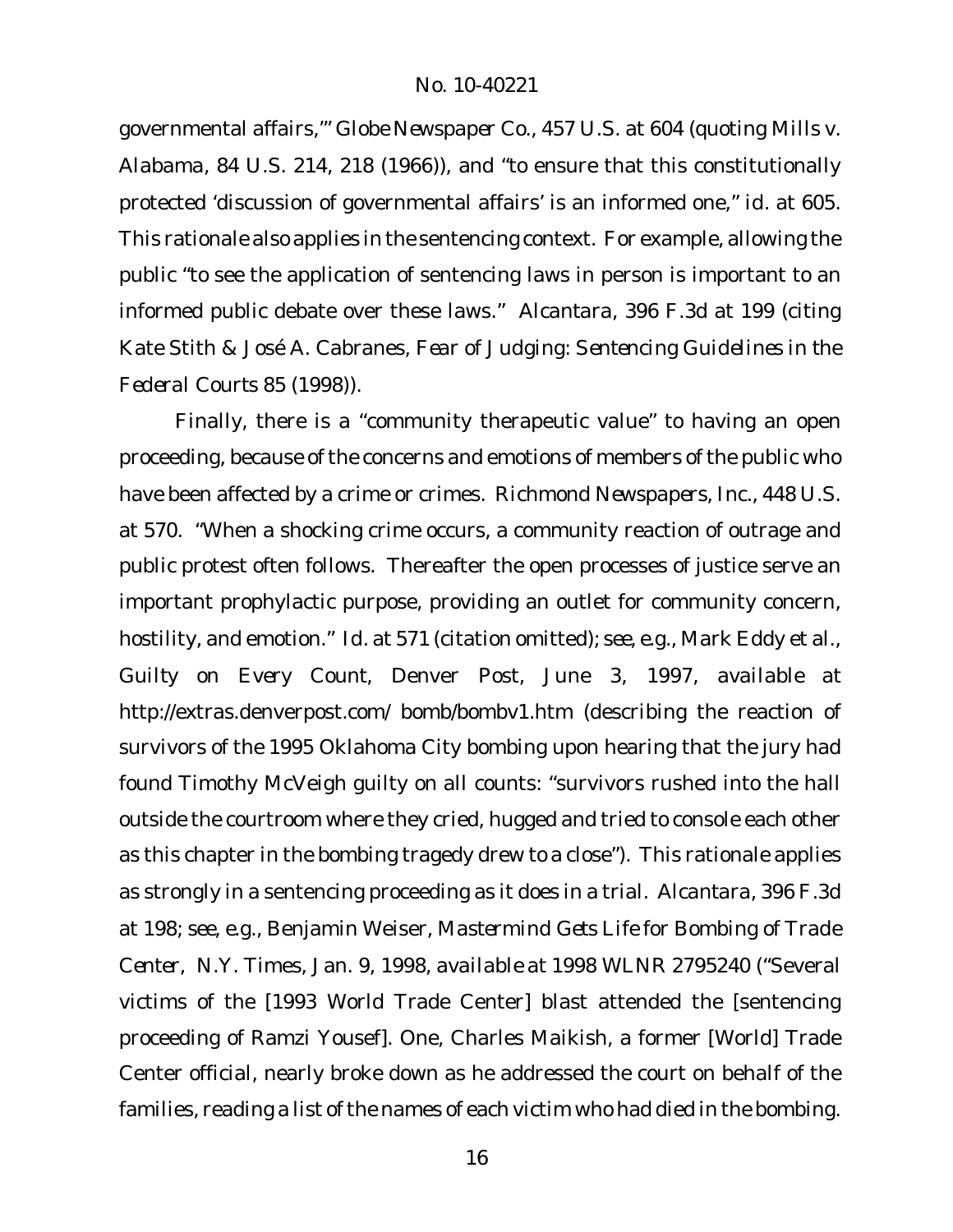Patricia Smith, whose pregnant daughter-in-law, Monica Smith, was killed in the explosion, did not speak in court but glared at Mr. Yousef's back as he stood just a few feet in front of her, addressing the judge. Later, Ms. Smith said she wanted to hit him with her cane.").

In sum, we conclude, as have the other courts of appeals that have addressed this issue, that the press and public have a First Amendment right of access to sentencing proceedings.<sup>14</sup>

# **C. Notice and an opportunity to be heard**

Because there is a First Amendment right of access to sentencing proceedings, there is a presumption that they should remain open, absent specific, substantive findings made by the district court that closure is necessary to protect higher values and is narrowly tailored to serve such goals:

[T]he presumption [of openness] may be overcome only by an overriding interest based on findings that closure is essential to preserve higher values and is narrowly tailored to serve that interest. The interest is to be articulated along with findings specific enough that a reviewing court can determine whether the closure order was properly entered.

*Press-Enterprise II*, 478 U.S. at 9-10 (quoting *Press-Enterprise I*, 464 U.S. at 510) (quotation marks omitted). In making its findings, the court must consider any "reasonable alternatives to closure." *Press-Enterprise II*, 478 U.S. at 14 (citing*Press-Enterprise I*, 464 U.S. at 510; *Richmond Newspapers, Inc.*, 448 U.S. at 581); *see also Edwards*, 823 F.2d at 119 ("*Press* [*Enterprise*] *II* requires, if

 $14$  We do not, however, call into question "the practice of keeping presentence reports confidential," *CBS, Inc.*, 765 F.2d at 826, which is a distinct issue for multiple reasons. First, in contrast to sentencing proceedings, "[presentence] reports themselves have historically been treated as confidential . . . ." *United States v. Huckaby*, 43 F.3d 135, 138 (5th Cir. 1995). Moreover, unlike with sentencing proceedings, "[t]he Federal Rules of Criminal Procedure expressly provide for limited [public] access to information contained in presentence reports." *CBS, Inc.*, 765 F.2d at 826.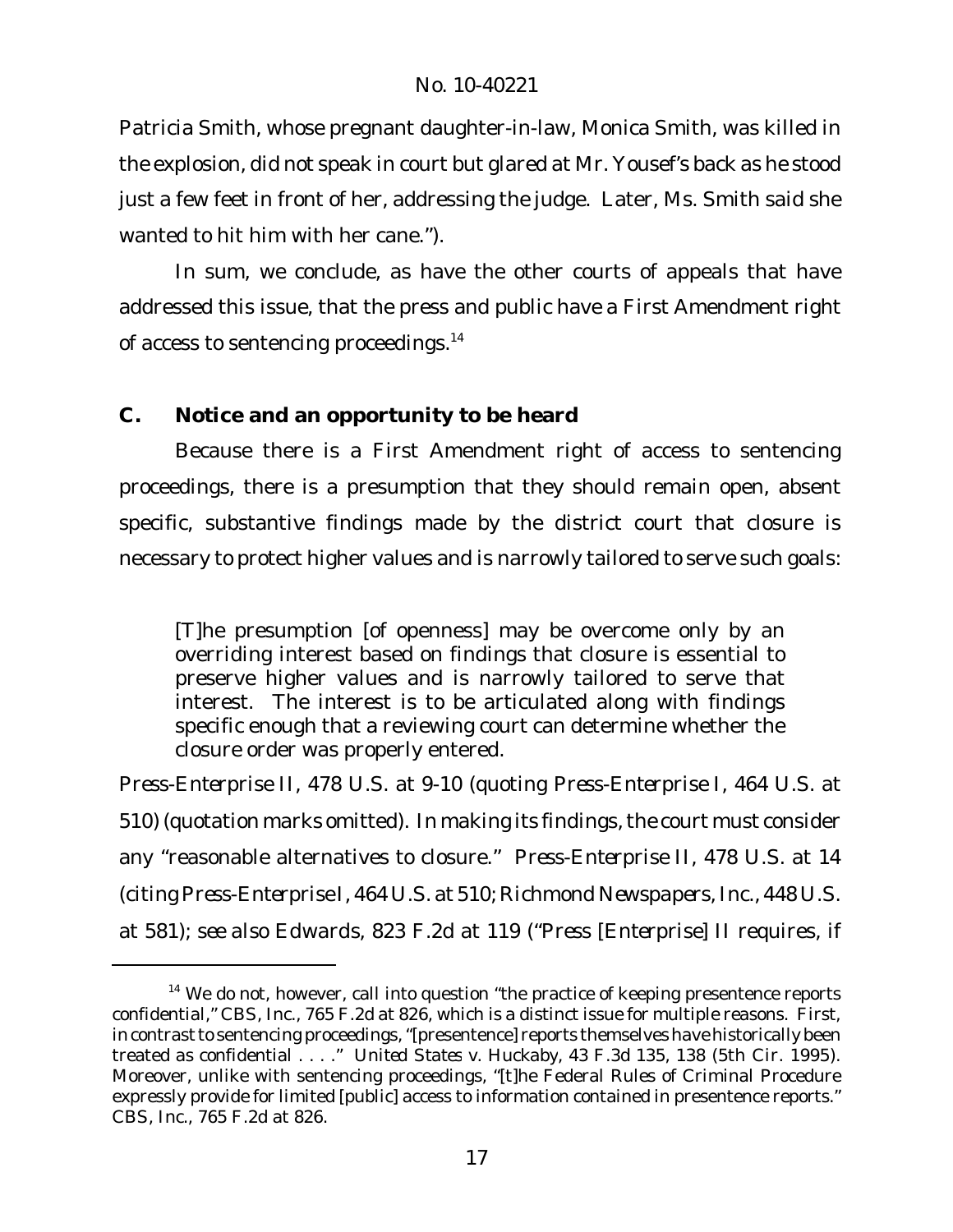closure of a presumptively open proceeding is to withstand a [F]irst [A]mendment challenge, that the court make specific, on-the-record, factfindings demonstrating that a substantial probability exists that an interest of a higher value will be prejudiced and that no reasonable alternatives to closure will adequately protect that interest."). *"*When . . . closure is ordered, the constitutional values sought to be protected by holding open proceedings may be satisfied later by making a transcript of the closed proceedings available within a reasonable time, if the judge determines that disclosure can be accomplished while safeguarding" the interest that gave rise to the need for closure. *Press-Enterprise I*, 464 U.S. at 512.

In this case, we do not reach the question of whether the district court's decision to close Cardenas-Guillen's sentencing proceeding was substantively correct. The Chronicle does not challenge this. Rather, the Chronicle is challenging the district court's refusal to follow two procedural requirements before closing the sentencing of Cardenas-Guillen: (1) to give public notice of contemplated closure of the proceeding, and (2) to give interested parties, such as the Chronicle, an opportunity to be heard before the sentencing proceeding was closed.

Those procedural requirements stem from the Supreme Court's dictate that trial courts should make determinations about closure "on a case-by-case basis." *Globe Newspaper Co.*, 457 U.S. at 609. The Court explained that "[o]f course, for a case-by-case approach to be meaningful, representatives of the press and general public 'must be given an opportunity to be heard on the question of their exclusion.'" *Id.* at 609 n.25 (quoting *Gannett Co. v. DePasquale*, 443 U.S. 368, 401 (1979) (Powell, J., concurring)); *see also Edwards*, 823 F.2d at 119 ("In requiring a case-by-case resolution of the issues concerning closure of presumptively open proceedings, the *Globe* Court noted that, for this approach to be effective, 'the press and general public must be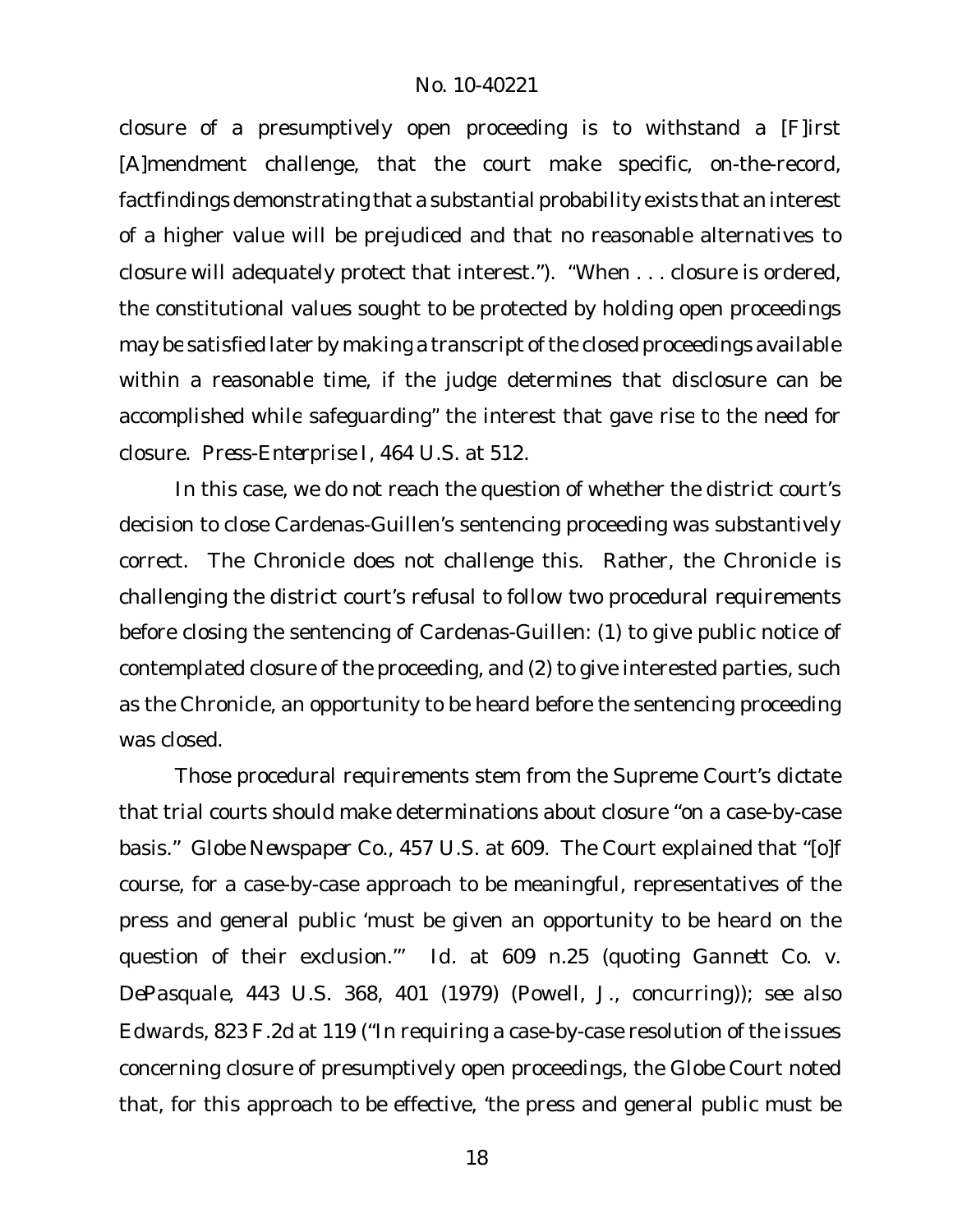given an opportunity to be heard on the question of their exclusion.'" (quoting *Globe Newspaper Co.*, 457 U.S. at 609 n.25)).

The courts of appeals that have addressed the question of whether notice and an opportunity to be heard must be given before closure of a proceeding or sealing of documents to which there is a First Amendment right of access, have uniformly required adherence to such procedural safeguards. *See, e.g., Alcantara*, 396 F.3d at 200 ("[A] motion for courtroom closure should be docketed in the public docket files . . . . Entries on the docket should be made promptly, normally on the day the pertinent event occurs . . . . We think this type of general public notice suffices to afford an adequate opportunity for challenge to courtroom closure." (quoting *In re Herald Co.*, 734 F.2d at 102-03)); *Phoenix Newspapers, Inc. v. U.S. Dist. Ct.*, 156 F.3d 940, 949 (9th Cir. 1998) ("[I]f a court contemplates sealing a document or transcript, it must provide sufficient notice to the public and press to afford them the opportunity to object or offer alternatives. If objections are made, a hearing on the objections must be held as soon as possible."); *Oregonian Publ'g Co.*, 920 F.2d at 1466 (9th Cir. 1998) (affirming previous holding that "those excluded from the proceeding must be afforded a reasonable opportunity to state their objections" (citing *Brooklier*, 685 F.2d at 1167-68; *In re Washington Post Co.*, 807 F.2d at 390-91)); *United States v. Valenti*, 987 F.2d 708, 713 (11th Cir. 1993) (explaining that giving "notice and an opportunity to be heard on a proposed closure"is required prior to closing a "historically open process where public access plays a significant role"); *Robinson*, 935 F.2d at 289 (explaining that before a plea agreement is sealed, "(1) [t]he government must file a written motion to seal the plea agreement and notice of that motion must be entered in the public docket; [and] (2) [t]he trial court must promptly allow interested persons an opportunity to be heard before ruling on the motion and entering the sealing order"); *In re Washington Post Co.*, 807 F.2d at 390 (holding that before making specific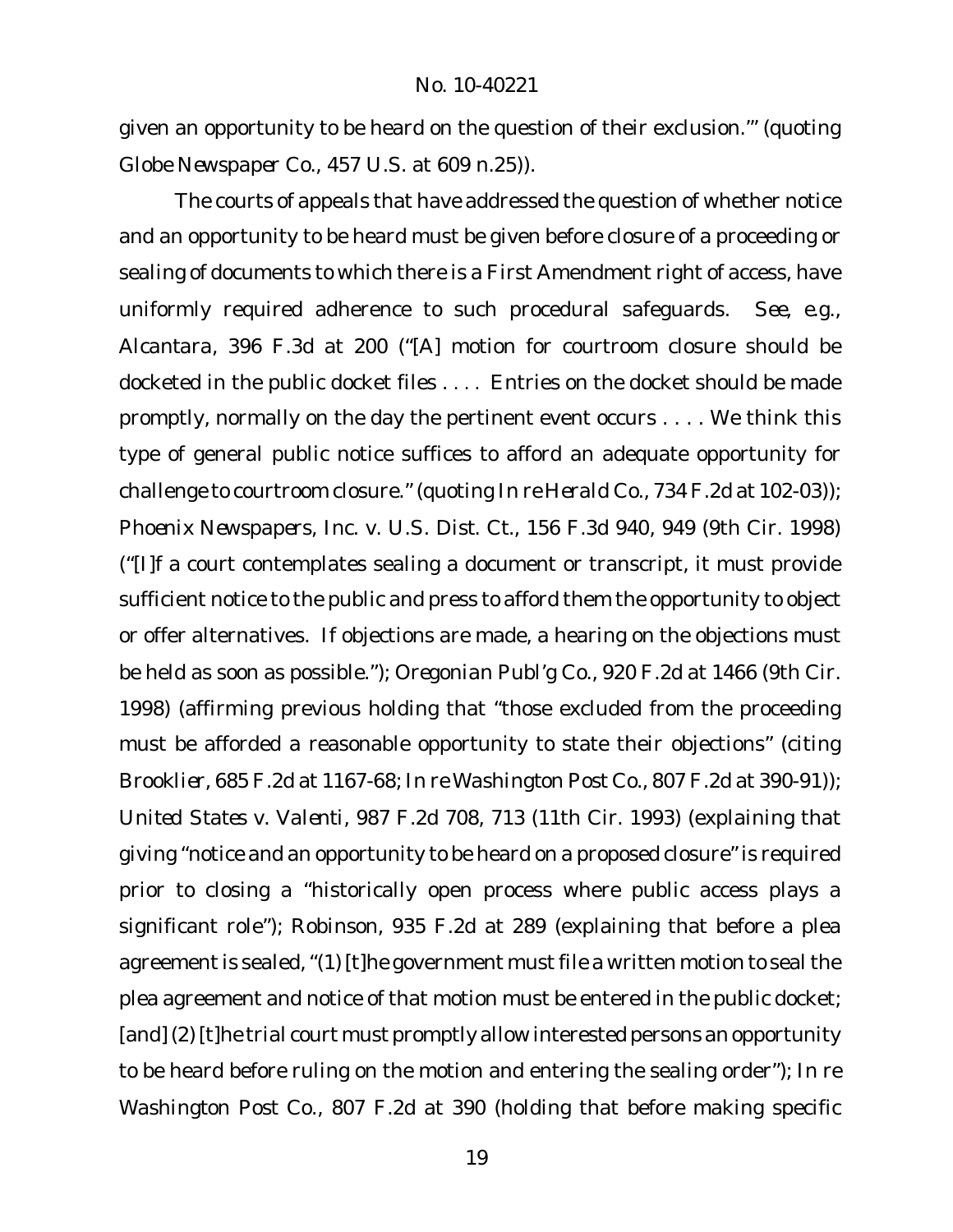findings in conjunction with an order to close a proceeding or seal documents, the district court must docket closure motions "'reasonably in advance of their disposition'" in order to give the press and public notice and then "provide interested persons 'an opportunity to object to the request before the court ma[kes] its decision'" (quoting *In re Knight Publ'g Co.*, 743 F.2d at 234-35)); *Criden*, 675 F.2d at 559-60 (holding that in order to provide notice, "[t]he district courts should take whatever steps are necessary to ensure that the docket entries are made a reasonable time before the closure motion is acted upon" and explaining that doing so would allow "the public and press . . .to take timely action if they wished"). Furthermore, the Department of Justice has issued "guidelines [that] generally prohibit a government attorney from consenting to[, inter alia,] a closed plea or sentencing proceeding when the public has not been given notice of the proposed closure." *Alcantara*, 396 F.3d at 200 n.9 (citing 28 C.F.R. § 50.9).

These procedural requirements are essential to safeguarding the First Amendment right of access to sentencing proceedings. Given the weight of the right of access, we agree that courts must provide the press and public with notice and an opportunity to be heard before closing a sentencing proceeding,<sup>15</sup> because "it seems entirely inadequate to leave the vindication of a First Amendment right to the fortuitous presence in the courtroom of a public spirited citizen willing to complain about closure . . . ." *Alcantara*, 396 F.3d at 199-200 (quoting *In re Herald Co.*, 734 F.2d at 102); *see also Criden*, 675 F.2d at 559 ("The press should not be expected to 'camp out' in the hallway in order

 $15$  We do not speculate on the possibility of whether, in a future case, some circumstance might arise that could justify a trial court's deciding to give no notice or opportunity to be heard, of any kind, before closing a sentencing proceeding. As we explain below, the circumstances of this case were not sufficient to justify such a decision. Any decision to deny all notice and opportunity to be heard would have to be justified under the balancing test of *Mathews v. Eldridge*, 424 U.S. 319, 335 (1976), which we refer to later in this opinion.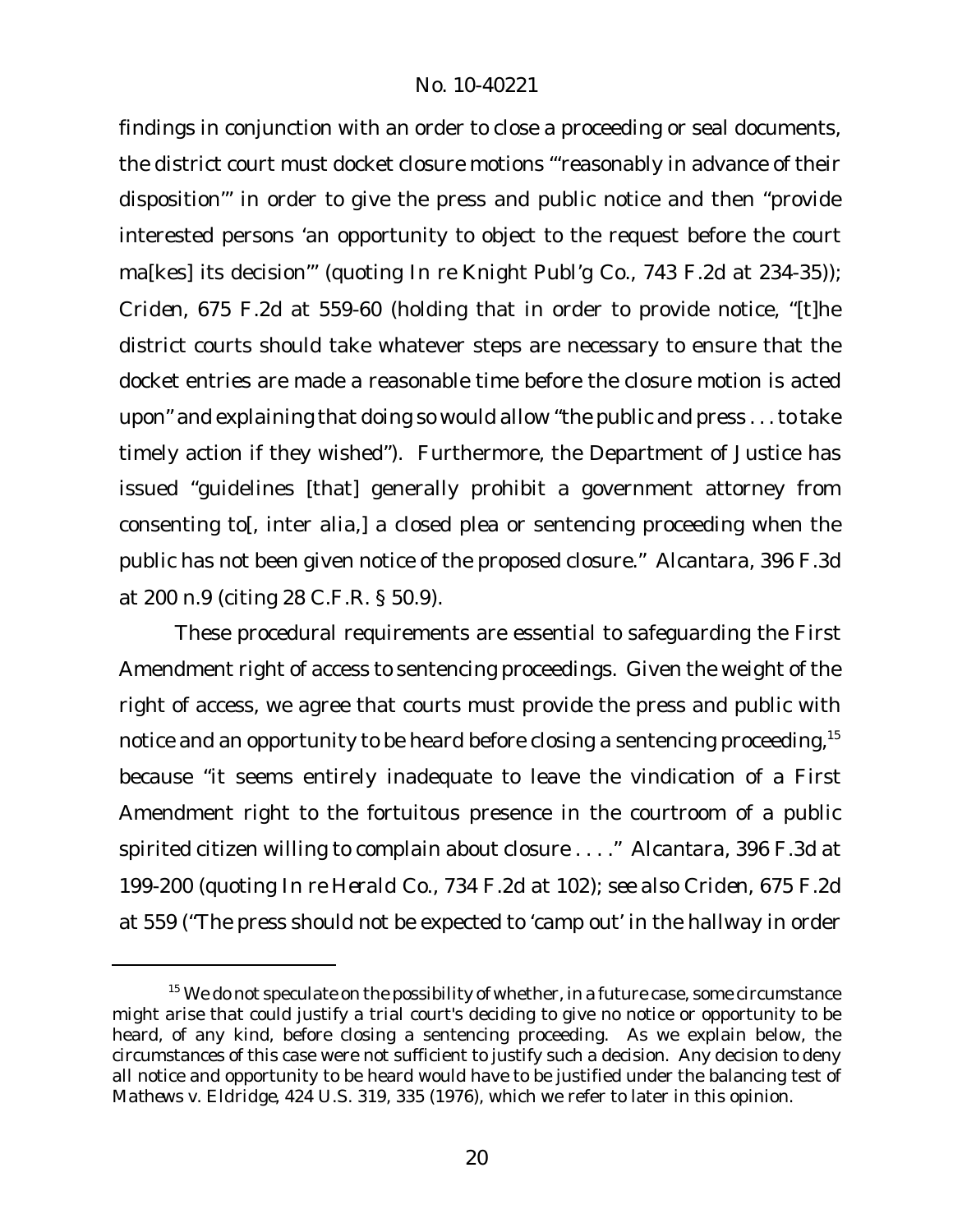to ascertain whether evidentiary proceedings are being conducted in chambers."). These requirements are "not mere punctilios, to be observed when convenient." *Phoenix Newspapers*, 156 F.3d at 951. The trial court cannot properly weigh the First Amendment right of access against the interests served by closure, nor can it fully consider alternatives to closure, without providing notice and an opportunity to be heard to the press and public:

All too often, parties to the litigation are either indifferent or antipathetic to disclosure requests. This is to be expected: it is not their charge to represent the rights of others. However, balancing interests cannot be performed in a vacuum. Thus, providing the public notice and an opportunity to be heard ensures that the trial court will have a true opportunity to weigh the legitimate concerns of all those affected by a closure decision.

*Id.*

The importance of these requirements, however, does not preclude a trial court from choosing among various options, given the circumstances and interests involved in a particular case, to determine how it will provide notice and an opportunity to be heard. For example, in giving the press and public notice that a proceeding may be closed, the trial court may choose to docket the motion. *See, e.g., Alcantara*, 396 F.3d at 200; *Robinson*, 935 F.2d at 288. The trial court may do that, or it may decide that security or other concerns warrant declining to reveal what kind of proceeding is going to be closed and simply place a notice on the docket that there is a motion to close a proceeding, leaving the parties to submit arguments regarding the various proceedings that could hypothetically be closed. Relatedly, the trial court may decide to disclose all, some, or none of what is contained in the motion to close. *Cf. Robinson*, 935 F.2d at 290 ("We fail to see anything in this case that would have precluded the government from filing a written motion to seal (notice of which would be entered on the public docket), with the plea agreement attached, and then asking the court to seal both the motion and the plea agreement pending final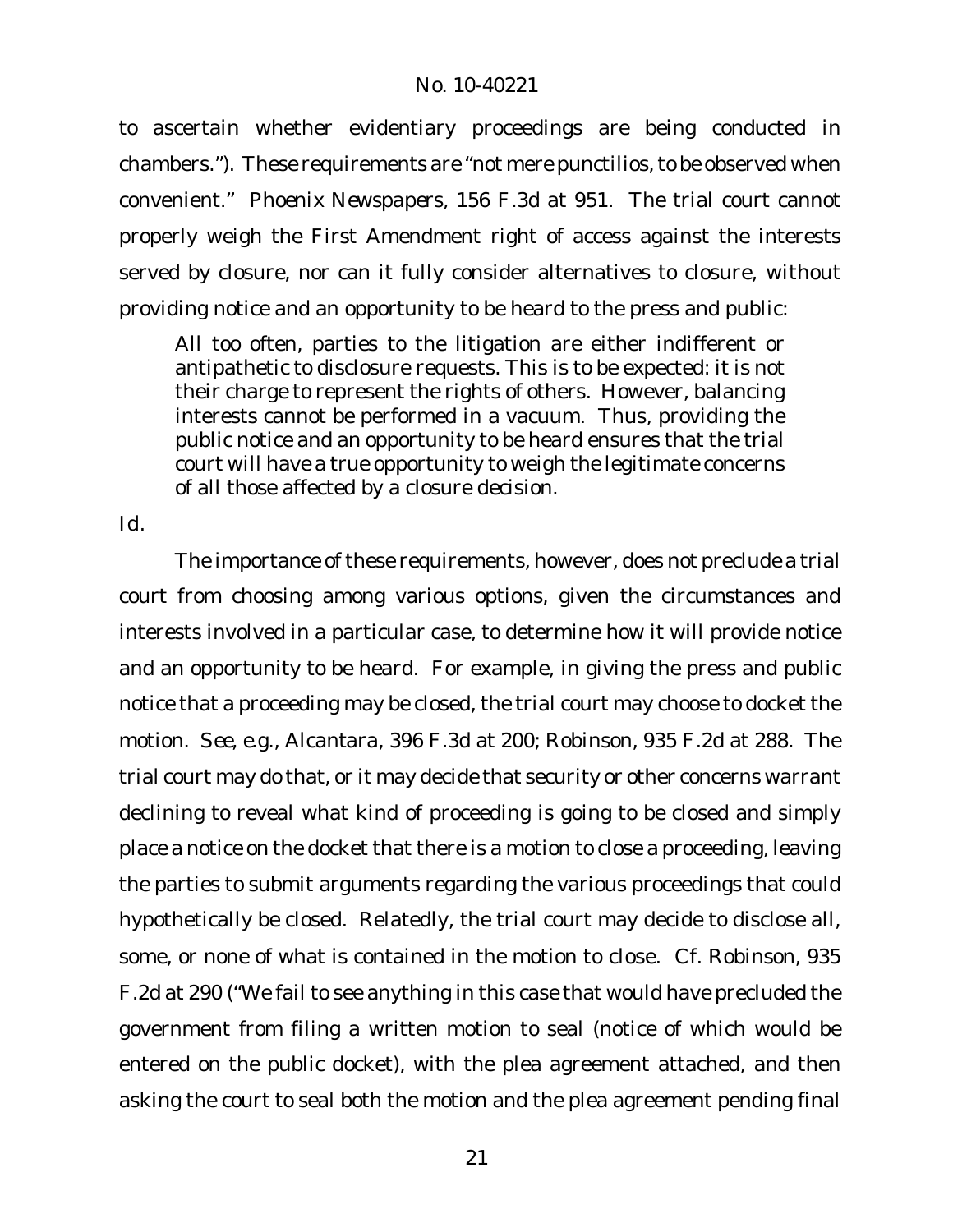disposition. This would have protected the secrecy of the plea agreement until the court ruled on the motion after hearing from interested parties."); *In re Washington Post Co.*, 807 F.2d at 391 ("A district court considering a motion for closure of hearings for national security reasons need not divulge the facts of the situation to persons seeking access to the hearings.").

Similarly, in giving interested members of the press and public an opportunity to be heard, the trial court can choose among various options to determine how to do so in a particular case. At the very least, the trial court can permit interested parties to submit briefs on whether a proceeding should be closed. In addition, the trial court may decide to hold a hearing at which parties can orally argue before the court. Finally, the trial court "may file its statement of the reasons for its decision under seal" if it deems that doing so is necessary. *In re Washington Post Co.*, 807 F.2d at 391. This court can, of course, still review a sealed statement of reasons.

Of course, the fact that a trial court may choose among various options does not mean that it should automatically choose the most minimal options available. "[I]dentification of the specific dictates of due process generally requires consideration of three distinct factors: First, the private interest that will be affected by the official action; second, the risk of an erroneous deprivation of such interest through the procedures used, and the probable value, if any, of additional or substitute procedural safeguards; and finally, the Government's interest, including the function involved and the fiscal and administrative burdens that the additional or substitute procedural requirement would entail." *Mathews v. Eldridge*, 424 U.S. 319, 335 (1976). Trial courts should weigh these factors in relation to the unique facts ofthe case where closure is at issue. *Cf. United States v. Abuhamra*, 389 F.3d 309, 318-28 (2d Cir. 2004) (applying the *Mathews v. Eldridge* test by weighing the defendant's interest in having notice and an opportunity to be heard, as well as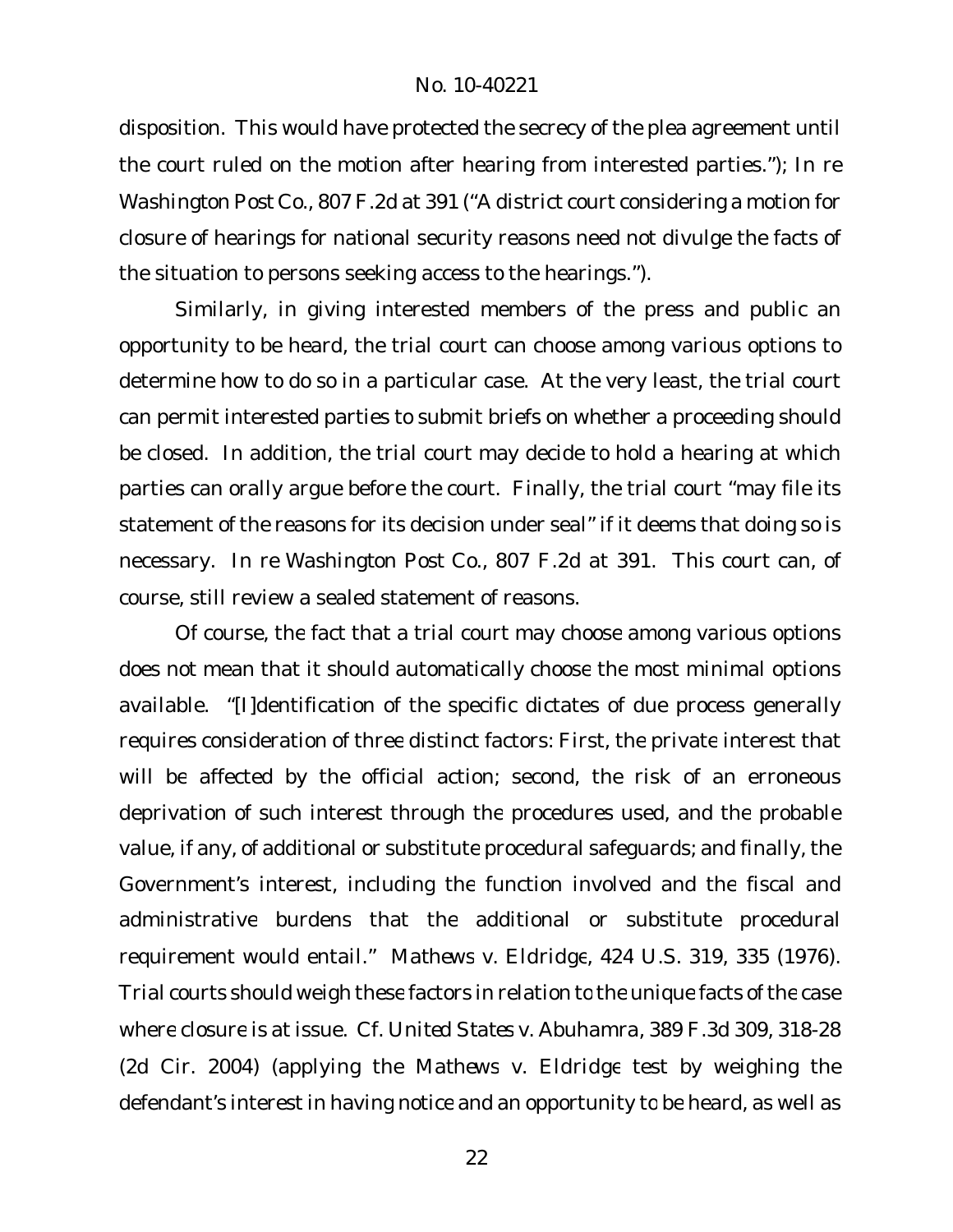the public and the defendant's shared interest in open criminal proceedings, against the government's interest in protecting the identity and safety of confidential witnesses, and concluding that "*ex parte* submissions in opposition to bail release . . . should generally not be received or considered by district courts")*.* In this appeal, we need not examine the factors in detail, because the district court gave the press and public no notice, and no opportunity to be heard, whatsoever. Regardless of exactly what arrangements would have been sufficient, the district court's actions did not provide even a minimal level of due process before closing the sentencing proceeding.

The government does not dispute that notice and an opportunity to be heard should generally be afforded to the press and public before the closure of a proceeding to which a First Amendment right of access attaches. Instead, the government advances two alternative arguments: (1) that the security concerns of this case were such that the district court was excused from giving notice and an opportunity to be heard; and (2) in the alternative, that the district court essentially gave the Chronicle an opportunity to be heard because it took into account the Chronicle's February 9, 2010 motion to intervene and the Chronicle's October 30, 2009 letter, which was attached to the motion to intervene, when it closed the sentencing proceeding. We address each argument in turn.

First, we conclude that the security concerns raised by the government in this case did not justify the district court's decision not to give the press and public any notice or opportunity to be heard prior to closure. At the sentencing proceeding, the district court gave two rationales for its decision to seal the government's motion to close the sentencing proceeding: "failure to seal the United States' motion to seal will result in a substantial probability that the lives and safety of persons will be placed in danger and that ongoing investigations will be jeopardized." The government contends that holding a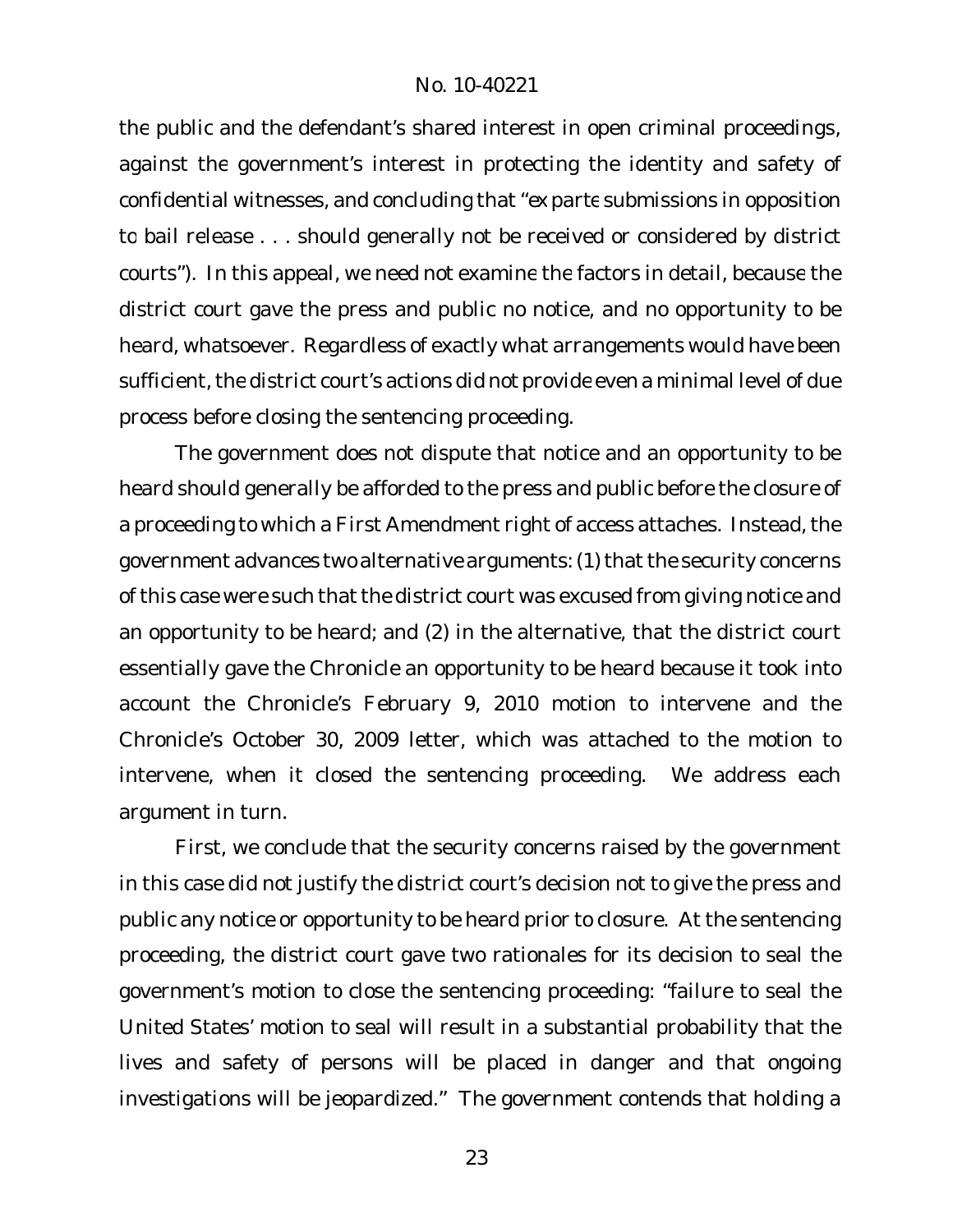preclosure hearing would have endangered Cardenas-Guillen, courthouse and United States Marshals Service personnel, and members of the public in the courthouse, because of the possibility of an attack on the courthouse due to Cardenas-Guillen's presence during such a hearing, as well as the possibility of attack while transporting Cardenas-Guillen to and from the courthouse. While this concern is understandable, it did not preclude giving notice and an opportunity to be heard. For instance, the district court could have simply given notice that the government had filed a sealed motion to close the upcoming sentencing proceeding, and given the press and public an opportunity to be heard by inviting any interested parties to write and express their opposition. Anyone who wanted to see the government's sealed motion before filing an opposing motion could also have filed a motion to do so, which the district court could have granted or denied in the exercise of its sound discretion.

Neither did the district court's concern about jeopardizing ongoing investigations preclude it from giving notice and an opportunity to be heard in this case. The district court noted at sentencing that pursuant to the government's request, it would not docket the proceeding or make the transcript available until the United States Marshals Service informed the district court "that the . . . possibility of substantial danger or substantial possibility of danger imminent — the public being placed in imminent danger has passed . . . ." And, as the government noted in its brief, the docket shows (1) that the proceeding was docketed within hours of the end of the hearing; (2) that the hearing and transcript were made available to the public; and (3) that the Chronicle ordered a copy of the transcript, which was completed by the next day. The fact that the government requested for the sentencing to occur, and that it did not object to the docketing of the proceeding within hours of the hearing and the release of the transcript the next day, shows that at some point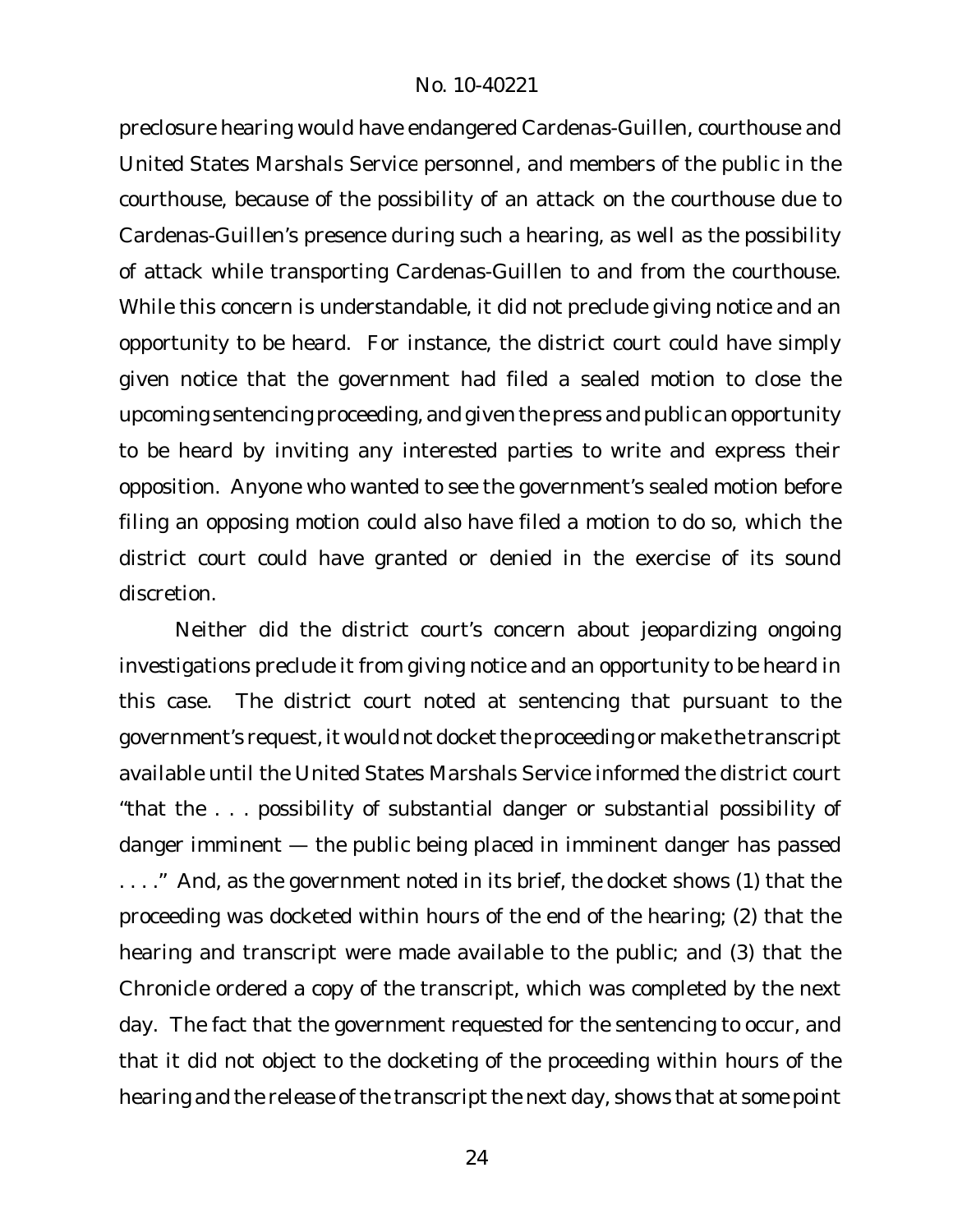before the sentencing proceeding, the government had resolved any concerns it had regarding ongoing investigations. After the government resolved those concerns, instead of immediately holding the sentencing proceeding, the district court could instead have given notice and an opportunity to be heard on whether the sentencing should be closed. It would have been no more harmful with regard to ongoing investigations for the district court to take these steps — thereby providing notice and an opportunity to be heard — than to do what it actually did.

In sum, the government's contention that security concerns justified the lack of notice and an opportunity to be heard prior to closure of the sentencing proceedings is unpersuasive. The district court had multiple options available to it for providing notice and an opportunity to be heard prior to closure, while also accommodating the security concerns raised by the government.<sup>16</sup>

The government argues in the alternative that even if the district court was required to give notice and an opportunity to be heard before closing the sentencing proceeding, the district court essentially gave the Chronicle such an opportunity to be heard. Specifically, the government contends that the district court was aware of, and stated that it had considered, the Chronicle's February 9, 2010 motion to intervene and the letter from the Chronicle dated October 30, 2009, which was attached to the motion to intervene. Thus, the government concludes, the district court was not required to "hold a hearing and write redundant findings of fact that merely reiterate truisms." Gov. Br. 25, 37 (quoting *Edwards*, 823 F.2d at 119 (quotation marks omitted)).

 $16$  We note that in its brief, the government cited to but did not explicitly discuss another security concern, which was outlined in the government's sealed filings to the district court. We conclude that there are options among those we have discussed here that would have adequately addressed that concern while also providing the public and press with notice and an opportunity to be heard. Thus, that security concern does not justify the failure to provide notice and an opportunity to be heard.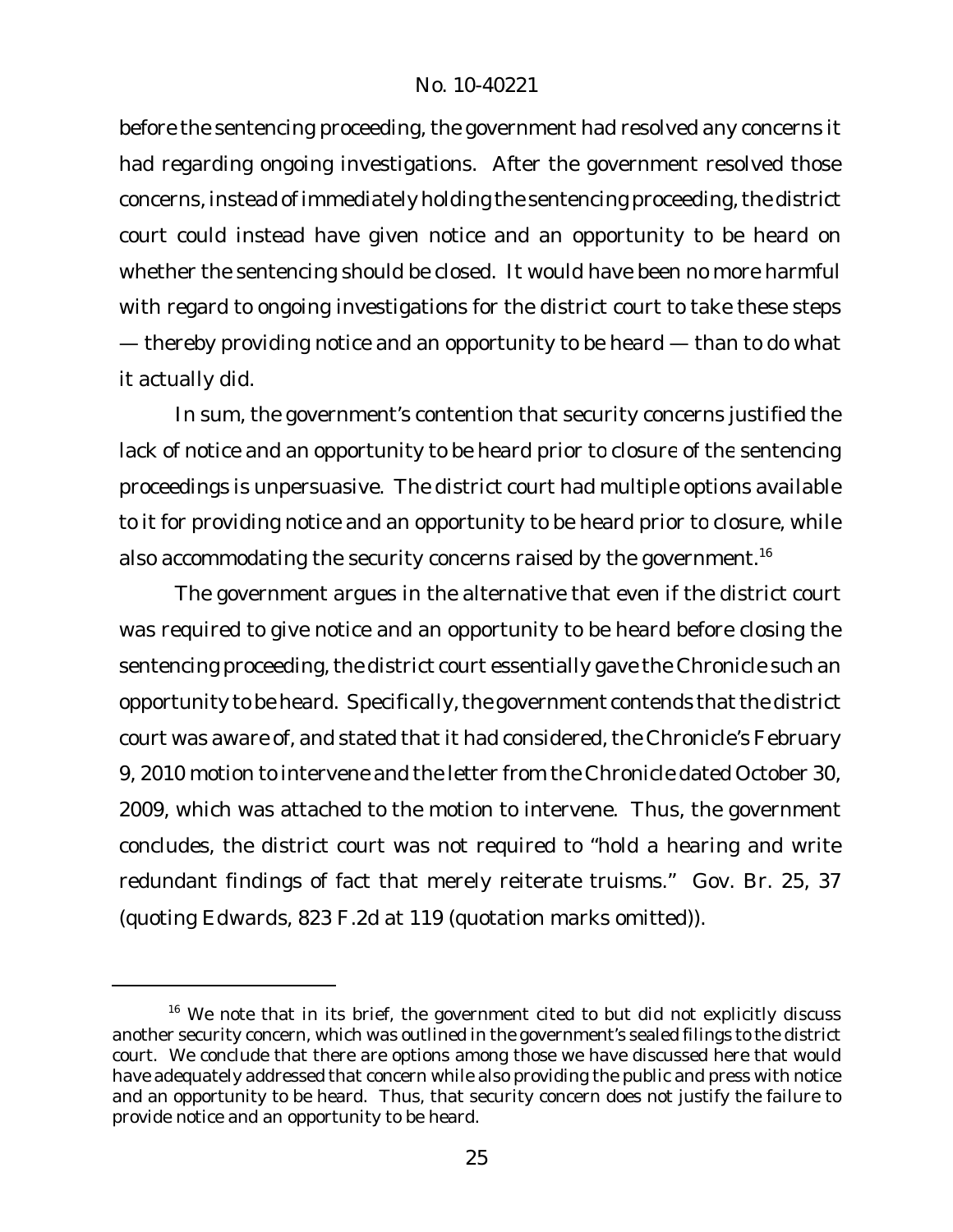We are not persuaded by this argument. The February 9, 2010 motion filed by the Chronicle did not deal with closure of any proceedings. Instead, it contained a motion to intervene and arguments against continued sealing of documents. The Chronicle did not have notice of what was happening: it did not know that there would be an upcoming sentencing hearing or any other proceeding. The arguments in its February 9, 2010 motion dealt with what the Chronicle knew was happening — the continued sealing of documents, not the closure of a sentencing hearing. Even the October 30, 2009 letter only makes a general argument that notice should be given if closure of a proceeding was contemplated at some point in the future. The Chronicle had no notice and was not given the opportunity to make arguments addressing precedents regarding access to and closure of sentencing proceedings; to argue that openness is important in proceedings in this particular case, a case of great public importance; or to suggest more narrowly tailored alternatives to closure. Moreover, it would be perverse to hold that the district court fulfilled its obligation to provide notice and an opportunity to be heard in this case because the Chronicle's reporter "'camp[ed] out' in the hallway," *Criden*, 675F.2d at 559, and its attorneys sent the court anticipatory requests asking for notice and an opportunity to be heard if a proceeding were to be closed. The court is not relieved from its duty to adhere to due process requirements, in order to safeguard the First Amendment right of access, by the fact that a newspaper, out of an abundance of caution, took some steps to attempt to secure that right.

We conclude that the district court did not give the Chronicle notice and an opportunity to be heard before closing the sentencing proceeding. Thus, the district court deprived the Chronicle of its First Amendment right without following the proper procedures — i.e., without due process. **CONCLUSION**